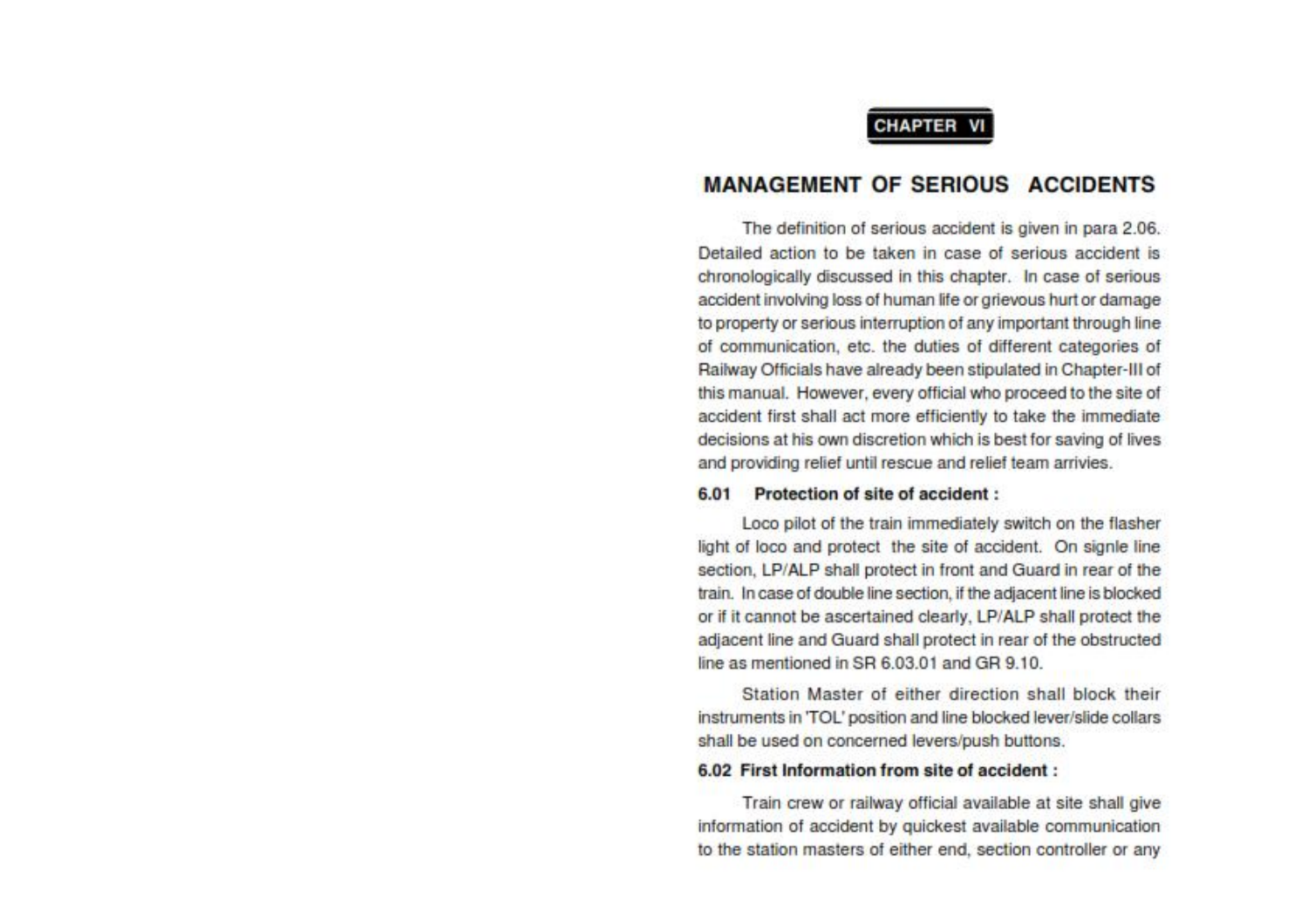other official with whom he can communicate at the earliest. He shall inform location of accident, clearance of adjacent line, number of coaches derailed, chances of casuality, nature of assistance required, etc.

# **6.03 Accident Alarm Bell in control office and Sounding of Hooter -**

An accident alarm bell is provided in Divisional and Central Control offices under the control of Dy. Chief Controller. On receiving the first information report of serious accident, Dy.CHC shall ring the alarm for 2 minutes to gather all officials of control office. He shall brief the first information to all of his counterparts. Simultaneously, he should also arrange for sounding hooter as mentioned in para 4.12 to dispatch ARME and ART as the case may be.

# **6.04 Information to Divisional Officials and Controlling station**

As soon as the first information of accident is received each departmental controller has to inform to respective Divisional officers in the following manner who in turn inform to respective HOD/PHOD at zonal HQ. (Refer Appendix-6)

- i) CHC / Dy CHC DRM, ADRM, Operating, Safety, Medical and Central Control at HQ, RMS, Civil, Military and near by hospitals,
- ii) TLC/TPC Electrical,
- iii) DPC Mechanical,
- iv) S&T S&T and Stores,
- v) Security RPF and Police Authorities
- vi) Commercial Commercial, Public Relations,

### 80 ACCIDENT MANUAL 81 VI- MANAGEMENT OF SERIOUS ACCIDENTS

vii) Engineering - Engineering, Accounts and Personnel

Section Controller shall also inform controlling station about accident. On receipt of information, Station Manager of controlling station shall proceed to the accident site as mentioned in Rule 1.02 (f).

**Note :** (i) Medical, Accounts and Personnel Departments shall be informed in case of Passenger Train is involved in accident.

(ii) In case goods train, medical department is to be informed in case of any injury to crew/guard.

(iii) Postal authorities are to be informed in case accident of mail carrying trains.

### **6.05. Working of ARME and ART —**

## **a) Preliminary warning for ARME and/or ART :**

- (i) If a passenger carrying train does not arrive at the next block station within 10 minutes or goods train does not arrive within 20 minutes after allowing for its normal running time from the station in rear, the Station Master on duty at the Station in advance shall immediately advise the station in rear and the control, and take other actions as detailed in GR 6.04 and SR 6.04.01.
- (ii) Without waiting for the message of requirement of ARME/ ART, the section controller on duty on receipt of accident message shall immediately issue a preliminary warning to the nearest station where A.R.M.E van or AR.M.E scale-II is located and also the Crew Controller/SSE (C&W) and the Station Master of the station where the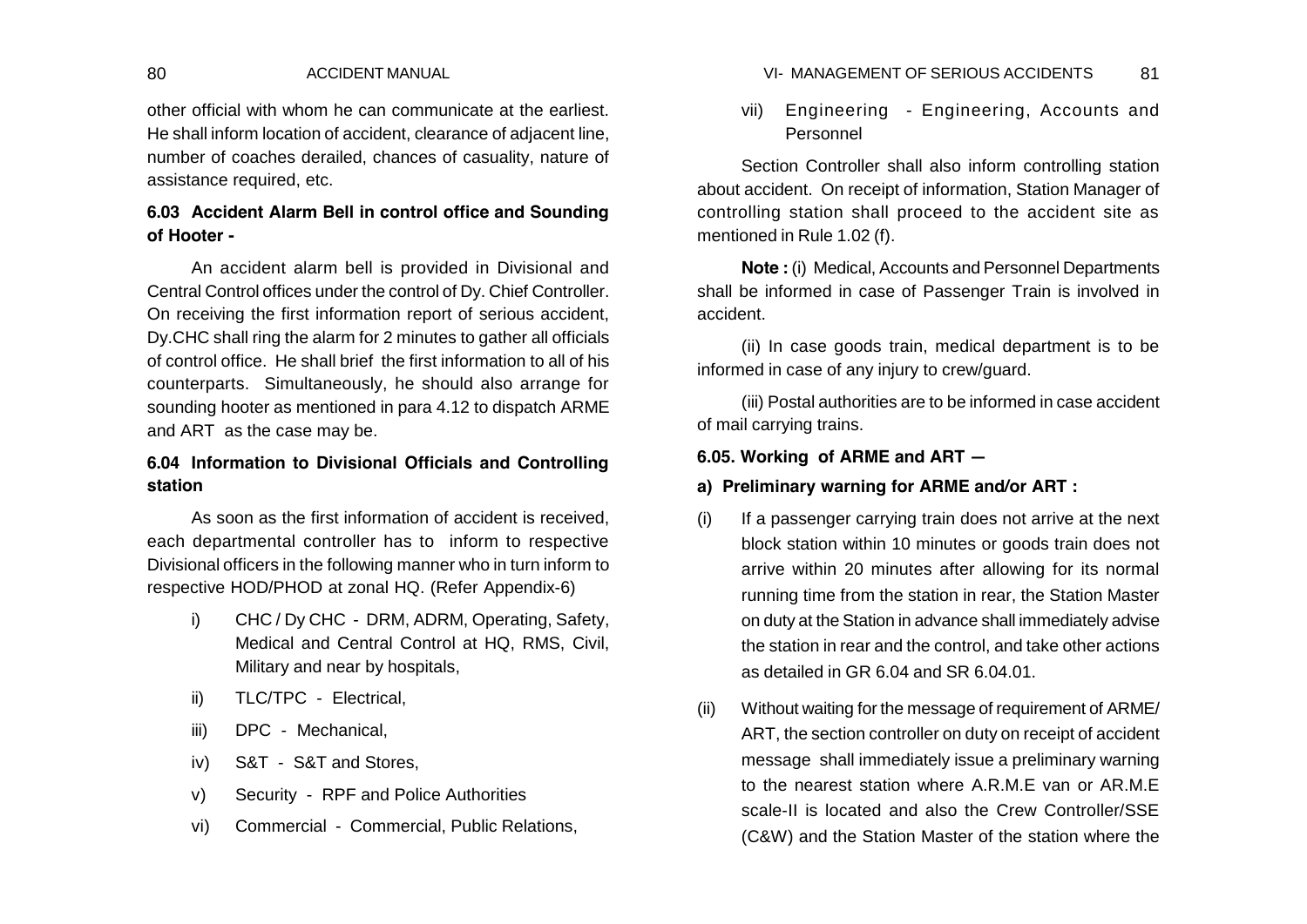Relief Train is located, so as to keep them in readiness for despatch pending further information. The Section Controller will also arrange for an engine to be made readily available for sending the ARME and/or A.R.T to the site, or for working as an Assisting Engine, if necessary. On receipt of further information that ARME is necessary, the same should be worked out at once or else, it may be cancelled subsequently.

## **(b) Despatch of ARME/ART :**

- (i) Instructions as regards ordering and despatch of accident relief medical equipments and accident relief train have already been stipulated in para 4.14 of this manual.
- (ii) Movement of ARMV and ART should never be clubbed together. ARME and ARTs should be despatched within stipulated target time. These should not be stopped any where enroute for picking up any one except for loading of relief material.
- (iii) Two operating shunting staff of base station of ARME/ ART should be nominated as break down shunting staff. Their duty involve (a) quick shunting operations for despatch ARME/ART and (b) attend the station immediately on hearing the hooter. These duties are in addition to normal duties and they are eligible to draw break down allowance like other break down staff. This must be ensured.
- (iv) However, in case of accident with injuries where the site of accident is approachable by road, immediate action should be taken to rush with the medical aid if can be reached more quickly by road than train. For

82 ACCIDENT MANUAL 83 VI- MANAGEMENT OF SERIOUS ACCIDENTS

this purpose, the Railway's Road Ambulance vans should be kept in proper working condition, so that they are fit to undertake long journeys. Alternative road vehicles of the Railway may also be earmarked for transporting medical officers, paramedical staff and disaster equipment to the site of accident.

(v) The Railway Medical Officer at a place where scalell equipment has been provided shall proceed to the site of accident with his medical gang and entire scalell equipment by first available means. For this purpose, any suitable rail or road vehicle shall be kept nominated normally. In case the nominated vehicle is not available or has become defective, an alternative arrangement must be made to transport the medical team and equipment even as per the procedure as mentioned in sub para (b) above. Considering the type of the accident, a part of the scale-ll equipment may also be taken by the medical team with them.

### **6.06 Transport Arrangement :**

Maximum number of Railway vehicles including vehicles of officers shall be moved to accident site for transportation of injured, man and material. Adequate number of road vehicles can be hired as per requirement.

## **6.07 Officers required to go to site :**

At division, DRM along with MS, SR.DME, Sr.DSO, Sr. DSTE, Sr.DCM, Sr.DSC, Sr.DEE(G), Sr.DEN(Co), Sr.DEE(Tr.D)/Sr. DEE (OP) should move to the site and other officer shall present in Divisional Emergency Cell.

At Zonal HQs, GM will proceed to the site and COM shall stay in Central Emergency Cell at HQ for co-ordination work. Department wise, designation of officers who are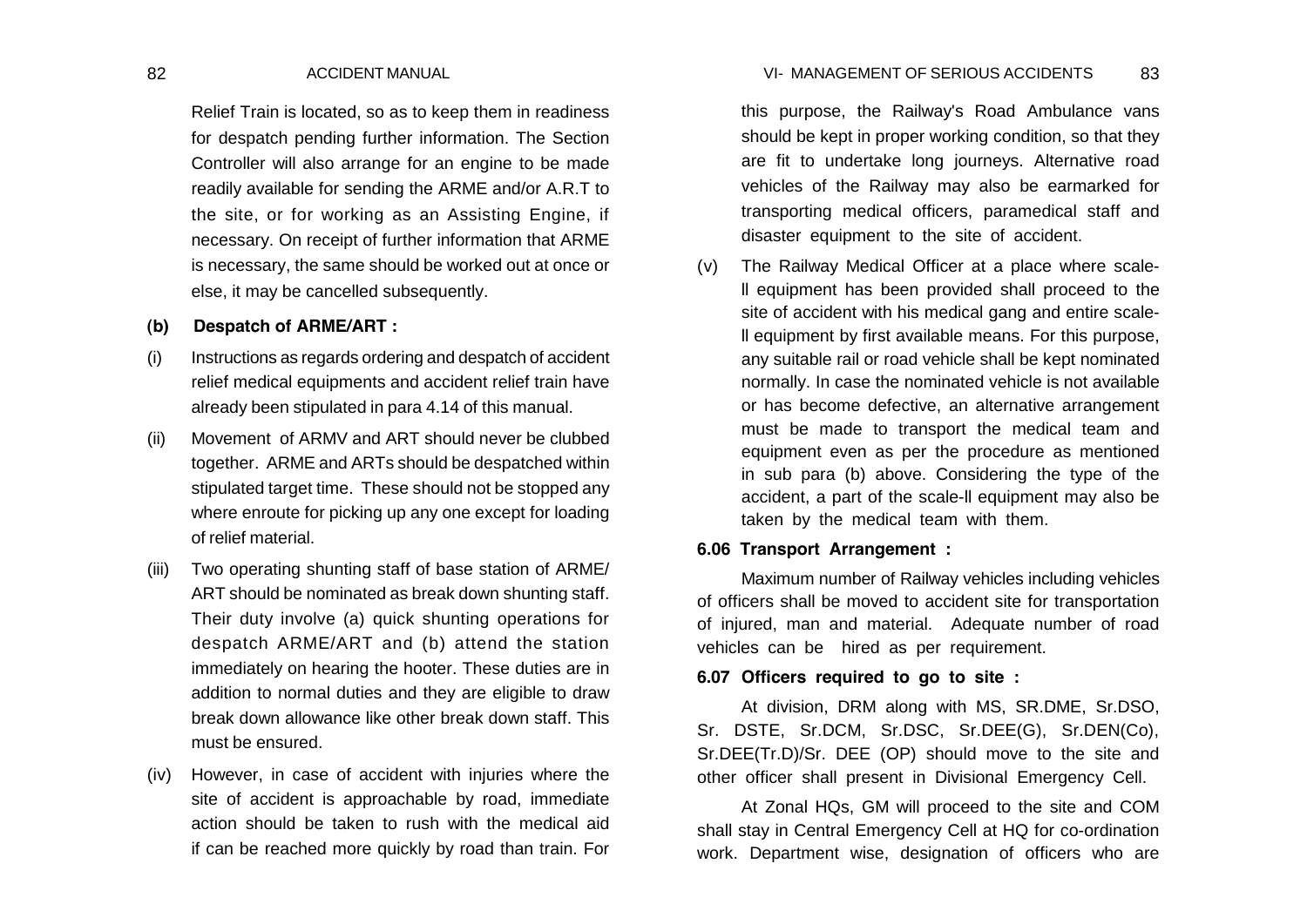required to go to site and to stay at control office shall be decided by concerned CHOD/PHOD.

## **6.08 Opening of Emergency Cell :**

Inorder to share the information of assistance, relief, rescue and restoration from accident site to various locations, divisional and Zonal HQ emergency cells shall be opened at Division and Zonal HQ at Multi Disaster Resistant Control Room. Fixed telephone numbers should be provided exclusively for permanent use of emergency telephones during accident. These numbers shall not be used for any other purpose. These telephone numbers are given at appendix -16.

**a) Divisional Emergency Cell :** The cell shall be opened in the Multi Disaster Resistant Control Room. This will exercise control, coordinate and arrange supplementary assistance to the site of accident. Sr.DOM/DOM shall function as Divisional Emergency Officer. Frequent bulletins from control shall be transmitted to zonal emergency cell. Requirements of all departments for movement of men and material to the site of accident shall be conveyed to the Divisional Emergency Officer who shall arrange their movement. This cell shall inform the Zonal Emergency Cell about any requirement from adjoining divisions and zones.

**b) Zonal Emergency Cell :** At Zonal HQ, Emergency Cell shall be opened in the Multi Disaster Resistant Control Room. CPTM shall be the Chief Emergency Officer who will be overall incharge of the cell. This will assist the division to cope up with the requirement of men and material and supplement the assistance from adjacent divisions/ zones. This cell, if necessary arrange for assistance from Defence, Paramilitary establishments, State Govts, etc.

**(c) Manning of Divisional/Zonal Emergency Cell :** Divisional and Zonal Emergency Cell shall be manned round the clock by officers. In addition to officers of the operating department, officers from all other branches shall also be deputed round the clock. Concerned branch officer shall prepare duty list of their branch officers to man the cells round the clock till restoration is made. There should be atleast 2 hours gap between the duty roster of officers of Division and HQ so that information can be shared without any confusion. They should also give updated information to the helpline booths.

**(d) Liason with Railway Board :** Zonal Emergency Cell sall maintain constant liason with Safety Directorate's Emergency Cell in Railway Board. 3 hourly progress report on the rescue and relief work shall be communicated to Board. Zone will take assistance of Board ...

- i) in getting material, locos and other relief arrangement from other Zonal Railways.
- ii) Regulation of coaching and freight trains
- iii) Opening of helpline booths at important locations enroute of the illfated train.
- iv) Movement of MR/MOSR, CRB and other Board Members to the site of accident.
- v) to get assistance of Defence, Para Military and State/Central Govt. agencies.

**6.09 Dealing with Injured and Dead :** General policy in case of accidents in which casualities occur is that of rapid evacuation to hospitals after rendering immediate and necessary first-aid treatment. Most trauma patients who have experienced shock and remain in that state of shock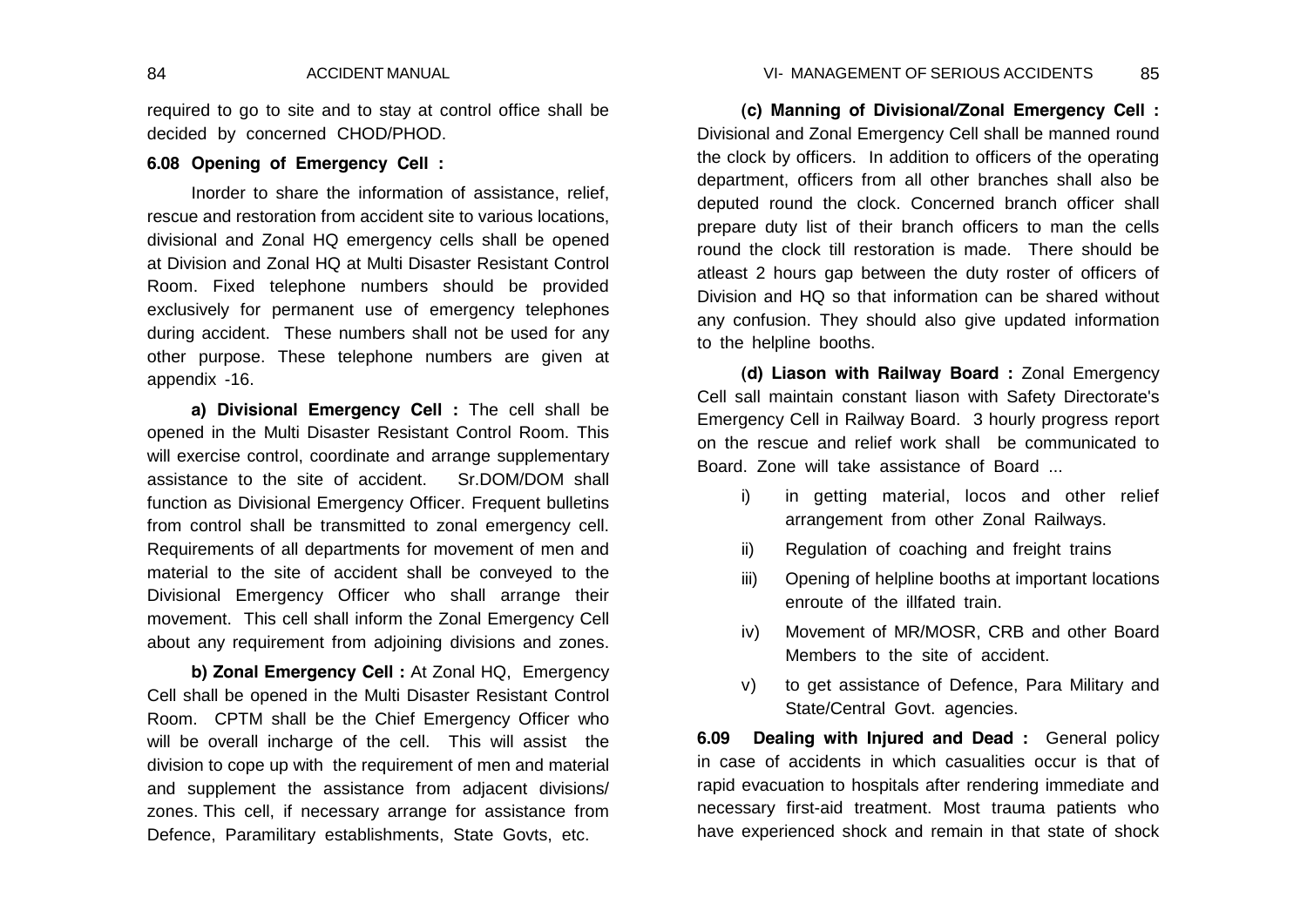### 86 ACCIDENT MANUAL 87 VI- MANAGEMENT OF SERIOUS ACCIDENTS

for long duration will die. Medical attention within the first one hour of accident is very crucial to save the lives of pasengers. **This hour is called Golden Hour**. Therefore the officials who reach first at site shall make every endeavour to extricate the injured passenger and shift them to nearby Govt./Railway Hospital after giving first aid. If no Govt./Railway Hospital is available nearby, victims can be sent to nearby private hospitals. Full powers in this connection will be exercised by General Manager.

Following action shall be taken :

- a) Maximum number of doctors should be deputed for this activity.
- (b) On arrival at the site of accident, the Railway Medical Official after affording medical aid as best as possible, arrange for the removal of the injured promptly from the site of accident to the ARMV, nearest Railway, Civil, Military or private hospitals considering the seriousness of the injury and with the help of all available assistance. As far as possible a Railway Medical Officer must accompany the injured to the hospital and see that they are properly accommodated for further treatment.
- (c) Each of the seriously injured persons must be given a ticket, showing his name and address, name and address of nearest relative, the time and place of accident, probable diagnosis and treatment given. This ticket may be placed round the neck of the disabled or unconscious for guidance of the hospital and which may be eventually removed.
- (d) Officers of all departments including construction shall give every possible assistance to the Medical Officer

in his effort to reach the site of accident with his team and medical aid as also for shifting of the injured.

- (e) Train carrying injured persons from the site of accident shall be given priority over all other trains. The Controller and Deputy Chief Controller on duty of the section shall be responsible to arrange absolute priority for its journey. On non-controlled section or in case of suspension of control system, the Station Master on duty at the stations concerned must take every action in time to intimate the fact to the station in advance for running of such train on top priority and without any detention at any point.
- $(f)$  In case, the injured persons are admitted in non-railway hospitals, the seniormost Medical Officer of the division will maintain close liasion with the hospital authority in order to ascertain the latest condition of the injured persons. If necessary, visit shall also be made to such hospitals.
- (g) The seniormost Medical Officer of the division/ Hospital shall be responsible to ensure recording the details of injuries and the treatment undertaken for each case as also the further disposal particulars of the injured.
- h) A complete list of the injured persons and dead with full particulars of the injuries, etc. shall be prepared separately by senior most medial officer with as much as information available with them.
- i) Medical and Commercial staff should be deputed at each hospital to get the updated information till the seriousness of the injured exist.
- j) Dead bodies taken out from coaches should be stacked at quite some distance from the track. Dead bodies should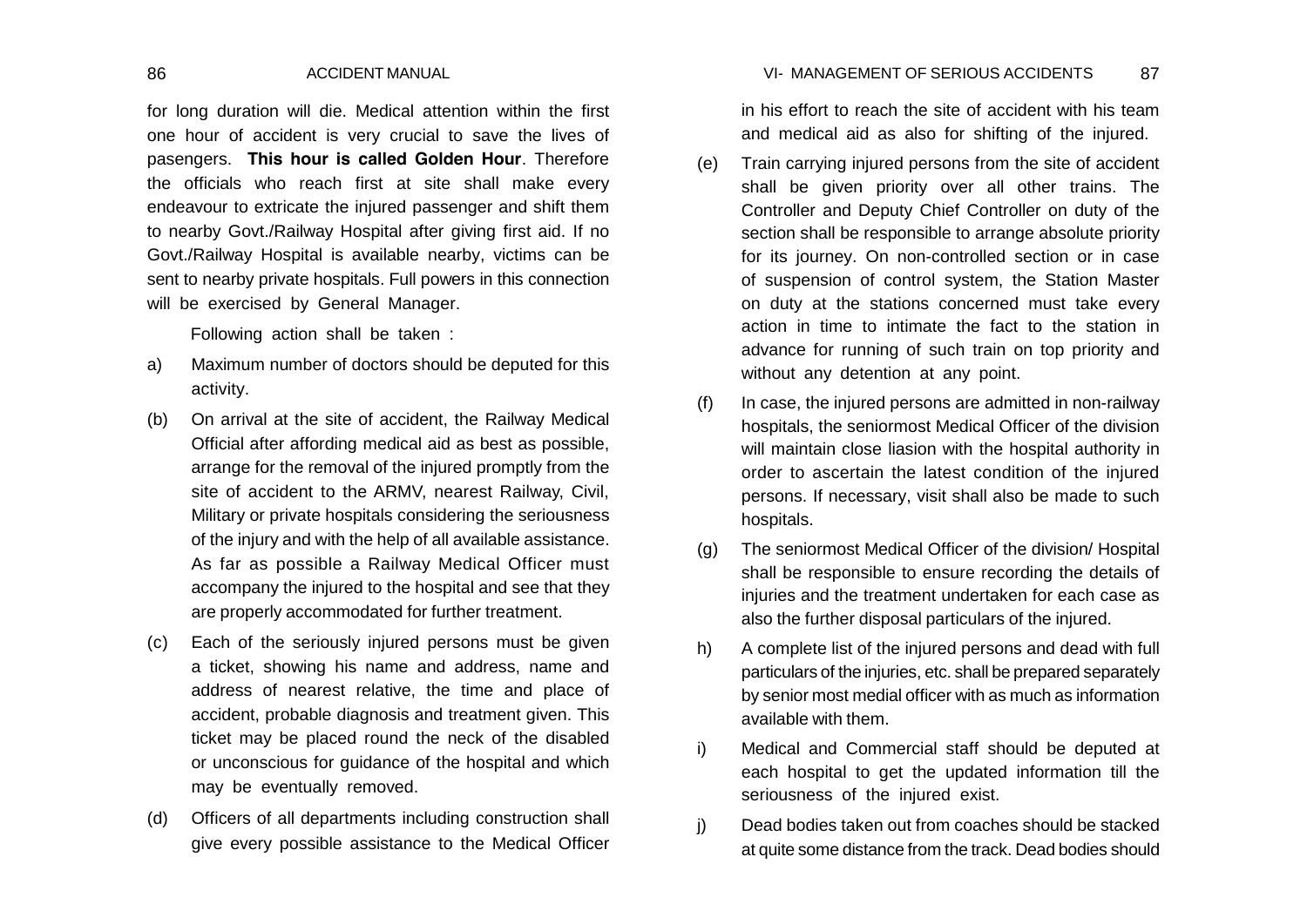be covered with shrouds/placed inside a plastic bag with zip and disposed as early as possible. A label having information about the person died should be tied with the body. Photography/Videography of the bodies shall be taken for identification, to be coordinated by medical department. In many cases relatives decide to perform last rites at the place of accident itself. In such case, railway render appropriate assistance to relatives for performing last rites.

- k) Exhibition of lists of dead and injured :
	- (i) A complete list of the dead and injured must be exhibited at a conspicuous place at the site of accident, and if the accident has taken place between two stations, this list must be exhibited at both the adjacent stations. In addition, lists must also be exhibited at important station(s)/ helpline booths; on each direction for suitable information of relatives and public. A list of such passengers should be available with commercial controller.
	- (ii) Responsible officials must be deputed at the station/helping booths where such list are exhibited to attend to all inquiries made by relatives and public, and to collect further information of the dead and injured where necessary.
	- (iii) In case of persons killed who have not been identified, their bodies should be serially numbered by means of small legible number inscribed on placard which should be placed at the head of

#### 88 ACCIDENT MANUAL 89 VI- MANAGEMENT OF SERIOUS ACCIDENTS

each body and the bodies with their numbers should be photographed before they are disposed off.

(iv) In case of unidentified dead bodies, a complete description including approximate age, sex, complex etc. must be noted as also the description of clothing, jewellery and any other marks of scars on the body that may assist later in identification.

### **6.10. Relief to the victims, Passengers and their relatives :**

Injured passengers and their relatives are to be treated with utmost courtesy, concern and sympathy to alleviate their trauma and discomfort. In case of loss of human life or injuries to person(s), broadly, relief arrangements constitute the following.—

**a) Opening of Helpline enquiry booths :** To provide information regarding injured and dead; diversion, cancellation and short termination of trains, helpline enquiry booths shall be opened by commercial department at originating, terminating, junction stations, Divisional headquarters, Zonal headquarters, etc. These shall be manned round the clock by staff having knowledge in English, Hindi, Regional language, etc. who shall get the updated information from Divisional/Zonal Emergency Cell. They pass on information to the relatives of passengers about the location of passenger, condition of passenger, hospital details in which passenger is admitted, etc. Telephone Numbers of Help line booths in East Coast Railway is given at Appendix-15.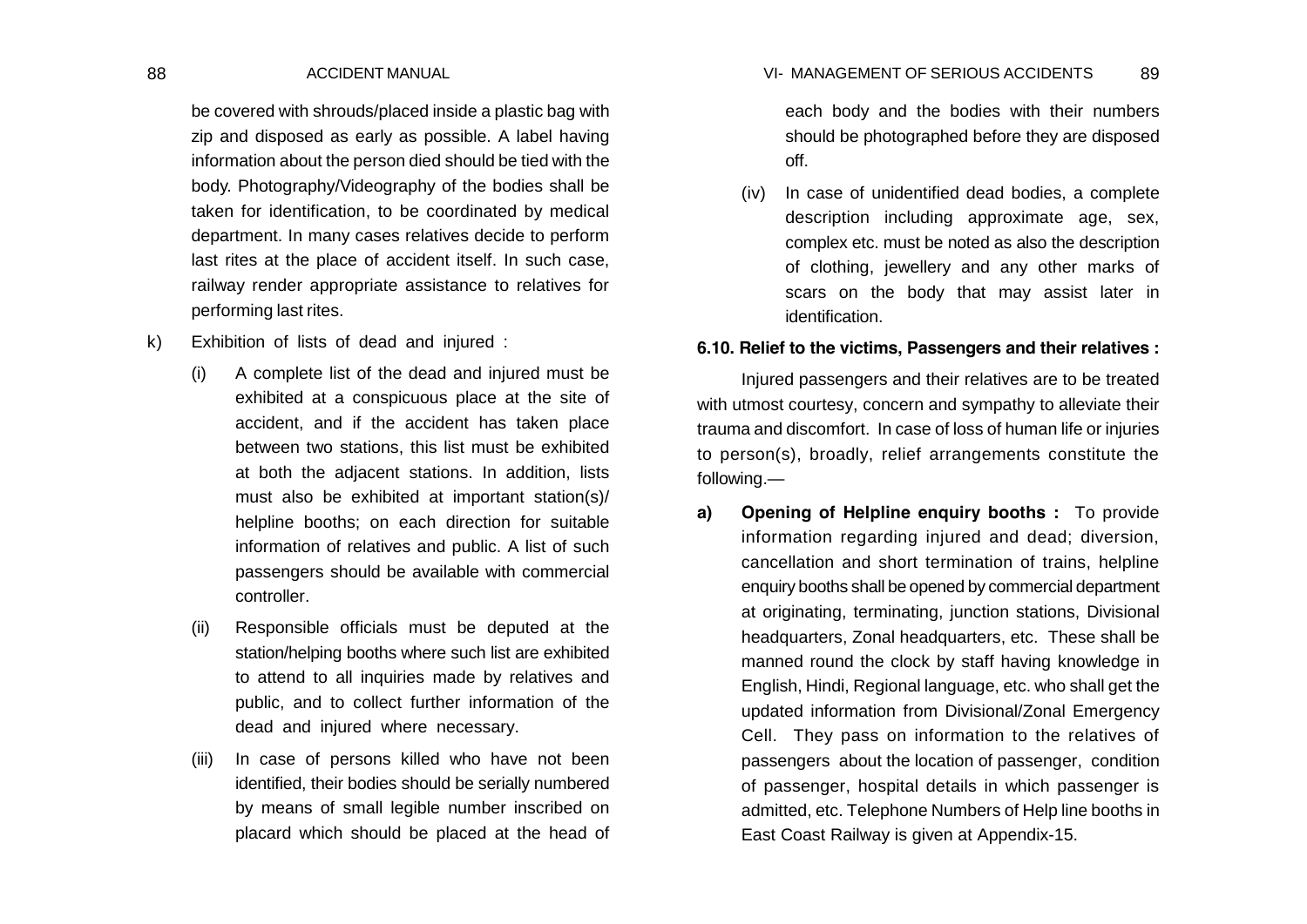### 90 ACCIDENT MANUAL VI- MANAGEMENT OF SERIOUS ACCIDENTS 91

- **b) Supply of refreshments, food and beverages to the passengers and staff at the site of accident —**
	- (i) Refreshment, food and beverages may be supplied free of charges to the affected passengers in an accident, either they are injured, uninjured or stranded at the site of accident or at stations where they are shifted for further action. These may be arranged from the Railway and/or outside sources as necessary.
	- (ii) The Senior Divisional Commercial Manager or in his absence the Divisional /Assistant Commercial Manager will be responsible to take all necessary action from any source for the purpose mentioned in para (i) above. The Station catering officials/ Vendors should be called for assistance whenever required.
	- (iii) Supply of free refreshments, food and beverages to the injured/uninjured passengers of the affected train should be made at a reasonable scale.
	- (iv) The Seniormost Officer at site shall have the powers to arrange conveyance for the affected passengers free of charge by any available mode of transport and also to incur expenditure if necessary for supplying free food to the injured & uninjured passengers and for carriage of passengers luggage etc.
	- (v) Proper account should be kept of the expenditure incurred duly supported by the vouchers to enable post-audit of the same after the event is over. A statement of the expenditure incurred should be signed and put up by the authorised officer to the Divisional Railway Manager within

a period of one month after the accident for his sanction duly post-audited with reference to the funds provided for on this account as also the supporting vouchers for the expenditure incurred. In case any specific area where glaring instance of excess expenditure in comparison to the event is observed, it should be specifically brought to the notice of Divisional Railway Manager so that corrective action for non-recurrence of such a situation in future, is taken. The General Manager will lay down, in consultation with the FA & CAO. from time to time, the overall limits for the purpose of sanctioning of expenditure, beyond which specific sanction of the General Manager with finance concurrence may have to be obtained for regularising the expenditure after the event in such cases. The post-audit report should incorporate the various aspects of item-wise report and observations of Sr. DFM/DFM and clarification of the authorised officer for sanction by the competent authority. The check note of the Sr. DFM/DFM should indicate the extent of check that was possible with reference to vouchers submitted.

(vi) Free food will also be supplied to the staff, including officers, engaged in restoration operation at the site of accident and under the supervision of a responsible official. Where free food is supplied, payment of diet allowance is not permissible. However, no special arrangements will be made for officers separately nor will cash reimbursement in lieu of free food be permissible. Proper account should also be kept by the official arranging food and put up to the competent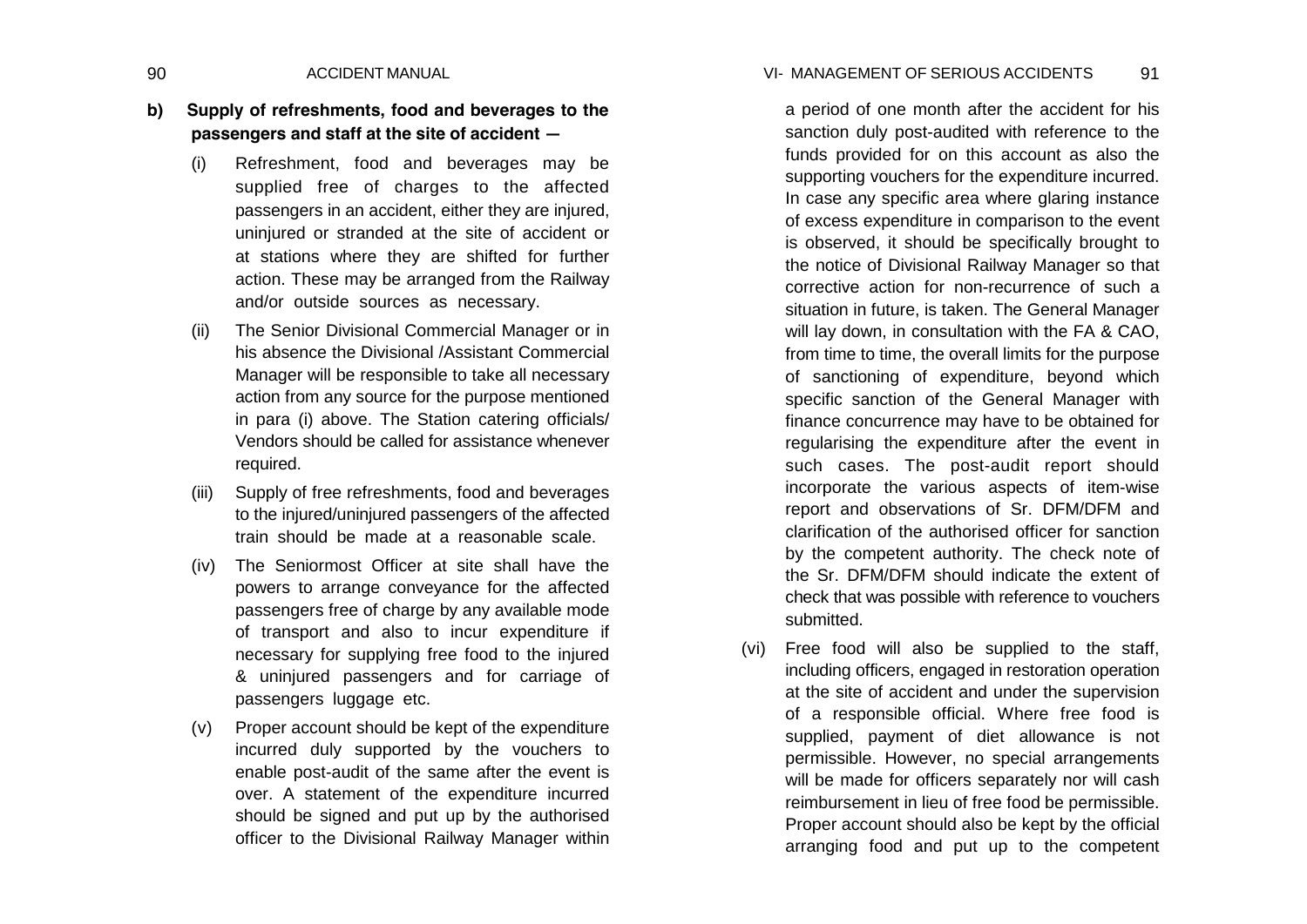authority for post-facto sanction. Other necessary facilities required for the staff engaged in restoration may be extended to them for smooth operation of restoration work.

- (vii) Break down allowance shall be payable to the staff attending brakedown duties as per rates revised from time to time.
- **c) Despatch of free messages, in case of serious accidents.—**

Message to the close relatives conveying the news of safety of those travelling by a train involved in a serious accident should be despatched free of cost. However, the circumstances under which such message should be sent free of cost would depend on the merits of the case. The senior-most officer-in-charge of the local arrangement should decide and approve in each case when this facility is to be granted. This message should be issued by most expeditious means of communication to the contact person, the address of which may be found with the injured or dead or from any other source. Other instructions in this regard are issued from time to time.

## **d) Payment of Ex-gratia/Compensation :**

- (1) (a) In the event of a train accident resulting in the death of a passenger travelling by the train, compensation should be paid irrespective of whether bonafide authority to travel has been produced or not.
	- (b) The amount of ex-gratia relief payment to the dependents of dead or injured passengers involved in train accidents or untoward incidents as defined under sections 124 and 124A should be as under —

#### 92 ACCIDENT MANUAL 93 VI- MANAGEMENT OF SERIOUS ACCIDENTS

- $(i)$  In case of death Rs. 15000/-
- (ii) In case of grievous injuries
	- upto 30 days of hospitalization-Rs. 5000/-
	- $\triangleright$  upto further 6 months of hospitalization -Rs.1000/- per week or part there of the period of indoor treatment.
	- $\triangleright$  up to further 6 months of hospitalization -Rs. 500/- per week or part there of the period of indoor treatment.
- (iii) In case of simple injuries Rs. 500/-
- (c) The maximum period for which ex-gratia payment is payable to the grievous injured will be 13 months.
- (d) The period of treatment as indoor patient for more than 30 days would need to be certified by a railway doctor for the purpose of ex-gratia payment. In case the injured is taking treatment other than Railway Hospital, the treatment has to be certified by a railway doctor.
- (2) No ex-gratia payment would be admissible to the trespassers, persons electrocuted by OHE and road users at unmanned level crossings.
- (3) The amount of ex-gratia admissible to road users who meet with an accident due to Railway's Primafacie, liability, at manned level crossings, would be as follows :—
	- $(i)$  In case of death Rs. 6000/-
	- (ii) Grievous injuries Rs. 2500/-
	- (iii) Simple injuries Nil.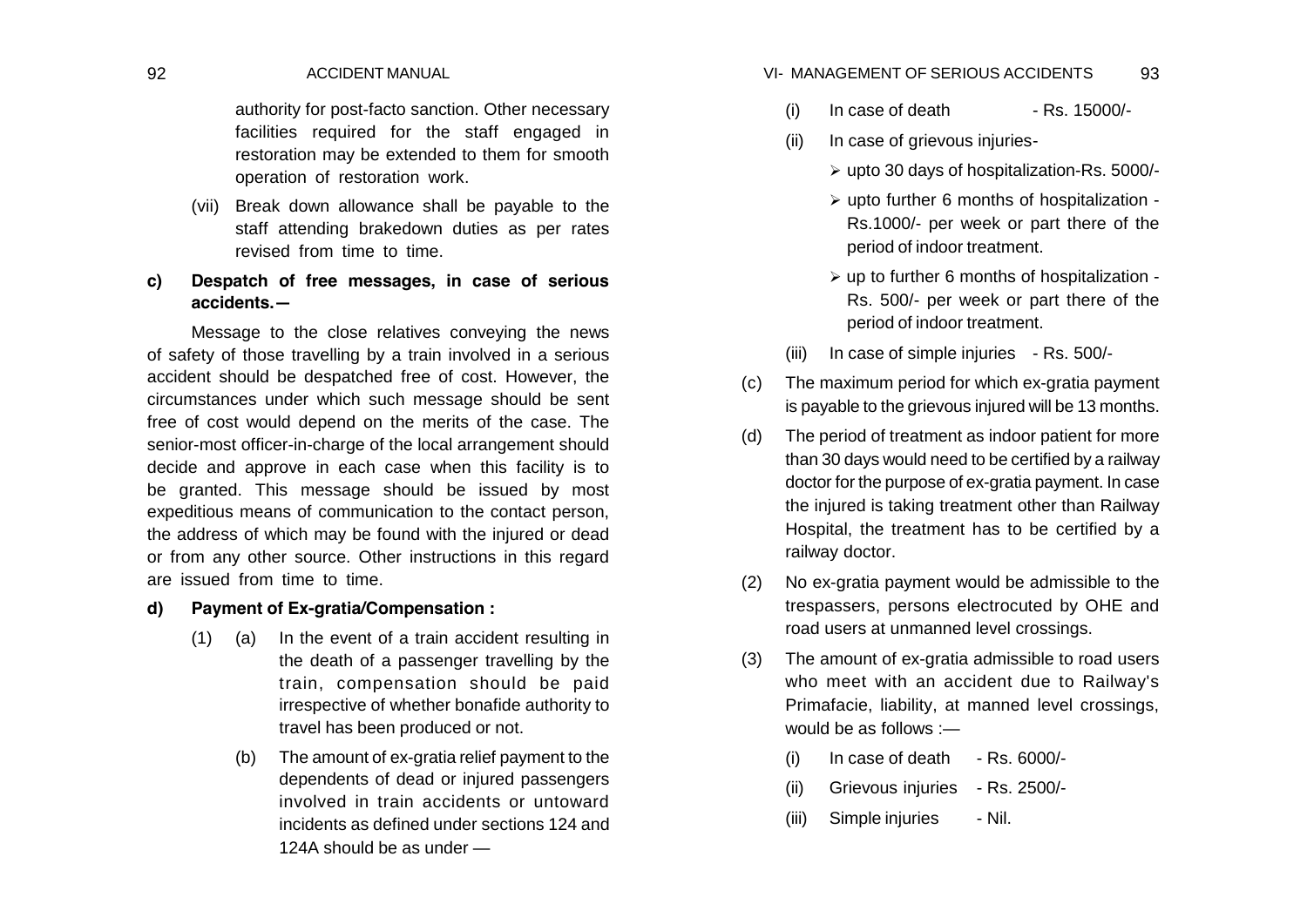- (4) Ex-gratia payments should also be made to railway servants killed or injured while on duty by a moving train, for example working on track and run over accidentally by a moving train.
- (5) Payments should be sanctioned/arranged preferably on the spot by a senior scale or Higher Officer nominated by the General Manager after making such enquiries as can be reasonably made on the spot after the immediate need by way of medical attendance etc to injured persons are attended to.
- (6) These ex-gratia payments except, in the case of road-users at manned level crossings, are not to be taken into account at the time of disposal of the formal claims for compensation.
- (7) In order to ensure that the payment is made to the actual person involved in the accident, the officer making the ex-gratia payment should record all evidence in writing after satisfying himself as also regarding the bonafide kith and kins of the injured/ dead in the cases the payment is required to be made to them.
- (8) Sr. DCM/DCM shall keep coordination with Sr. DMO for the purpose and arrange payment of exgratia every week at the doorstep of injured person.

**NOTE** :- Those walking along the track and whose presence on railway premises is not connected with the business of the Railway are to be treated as trespassers.

### **e) Accommodation to the relatives of the deceased.—**

As an additional relief measures to the persons involved in train accidents and to their relatives, who arrive at the site of accident/hospitals, the relatives of the deceased may be allowed to use the waiting rooms and/or retiring rooms free of charge if considered necessary, without detriment to the convenience of other passengers.

# **f) Issue of complimentary passes to the victims of the railway accidents.—**

Complimentary passes may be issued to the next of kin of victims who are discharged from the hospital as also to the surviving victims as per the instructions issued from time to time. However, while issuing such passes, sufficient safeguard may be adopted so that these passes are not misused.

# **g) Running of special trains for victims/Passengers/ Relatives :**

Special passenger trains for carrying relatives to the site of accident shall be run from originating and destination stations having same stoppages as that of ill fated train for picking up relatives enroute. This shall be coordinated by Zonal Emergency Cell and Board. A special train either with unaffected coaches of the illfated train or another rake shall be run up to the destination to carry uninjured/first aid given passengers.

# **h) Assistance to be rendered to the relatives/next of kin of dead passengers :**

Correct information regarding place/hospital where dead bodies are kept should be given. If available, phtography / Videography of dead bodies may be shown for identification. After satisfying that the dead body is related to them, they shall be handed over to them after obtaining medical death certificate from railway doctor and post mortem report from a govt. doctor.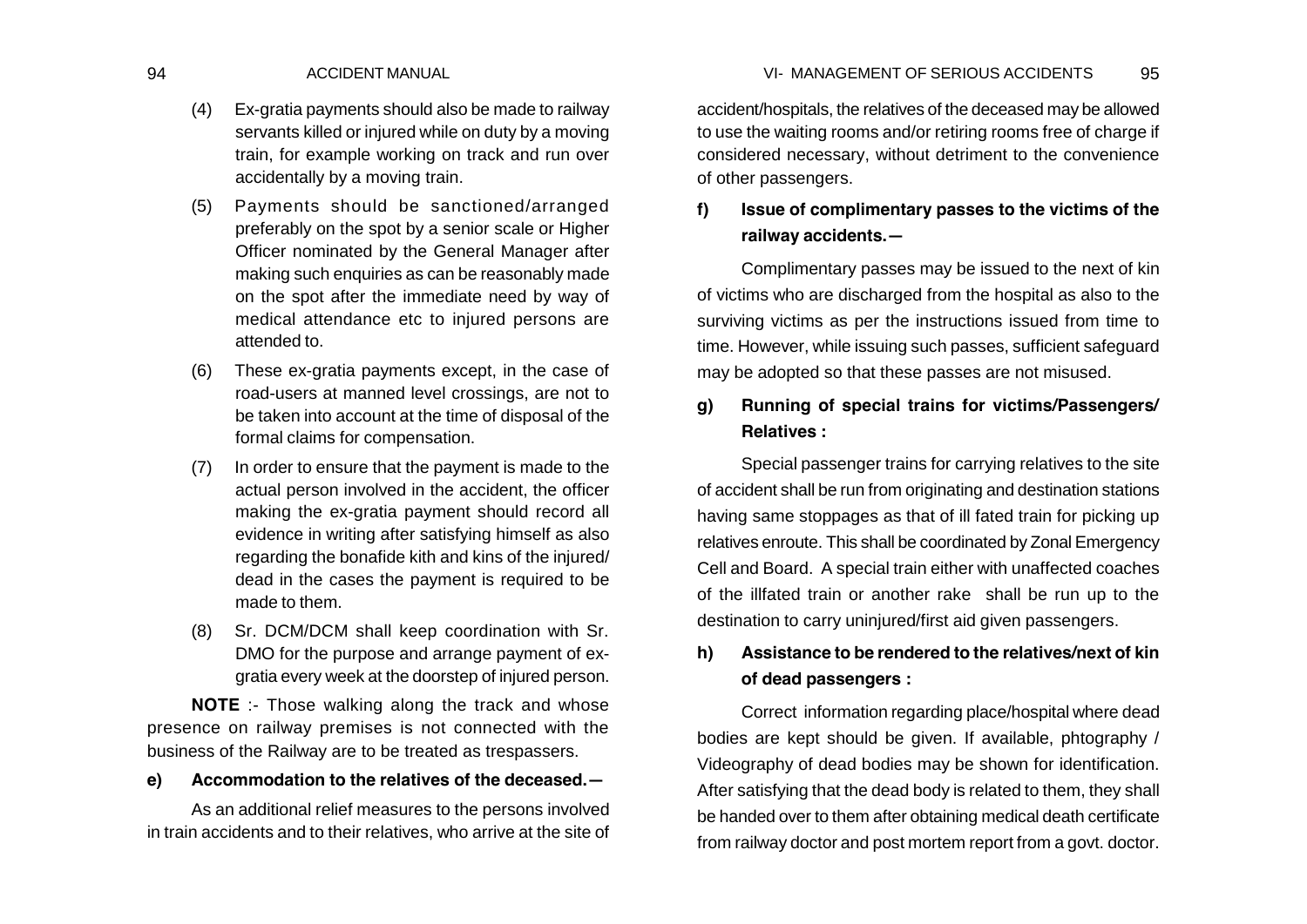They shall be given ex-gratia payment and forms for lodging claim for compensation through RCTs. They shall also be arranged for their return journey back to their native place.

## **i) Relief to the minor children left as orphans.**—

In case parents are killed in the accident and minor children travelling with their parents are left as orphans and no relatives come forward to take charge of the children, relief to such orphans may be arranged as per the extant rules.

# **6.11 Advice to other passengers and/or consignors regarding accident.**—

- a) Whenever it is known that there will be difficulty in getting passengers, mails, parcels, luggages or goods traffic through on any part of the line owing to any accidents, etc. though a notice for stopping through booking may not have been received, the Station superintendents / Station Masters shall arrange to give information of the fact to the passengers and/or consignors who may take a decision in regard to their journey and/or booking of parcels, luggages and goods.
- (b) In case passengers already booked and wish to return or cancel the ticket for abnormally delayed on account of an accident, the Station Superintendents / Station Masters or Commercial staff as the case may be should take all necessary action promptly in regard to refund of fare or endorsement on the tickets as per rules.

## **6.12. Transhipment Arrangements.—**

a) In the event of an accident, when it becomes obvious that the line will remain suspended for a longer period,

the transhipment of passengers, etc., from one train to the other may be commenced with the least possible delay. When the transhipment is considered necessary, the Senior Divisional Operations Manager will arrange to issue all concerned message for necessary arrangements.

(b) The Senior Divisional Commercial Manager or in his absence, the Divisional / Assistant Commercial Manager of the Division will be in charge of the transhipment of passengers, their luggages, mails and parcels, etc. The guard of the train will be responsible to ensure that the parcels are transhiped correctly. In case of emergency, the Commercial Inspector of the section may take charge of the transhipment work till the arrival of the Commercial Manager as mentioned above.

Passengers and luggages should be sent by the nearest available route when transhipment is not feasible or not considered necessary.

- (c) Transhipment of Postal mails : The person in charge of the transhipment work must give a special attention in the transhipment of postal mails. It should be ensured that during the transhipment, the mails are accompained by the sorter/person in charge of the postal mails.
- (d) Transhipment of Travelling Cash Safe : In the event of an accident, when transhipment of Travelling Cash Safe is considered necessary, the person-in-charge of the transhipment work must take a special care in regard to its proper arrangement for transhipment and protection in co-ordination with Security Department. However, cash safes usually sent by the route interrupted, will be despatched normally by alternative routes. The person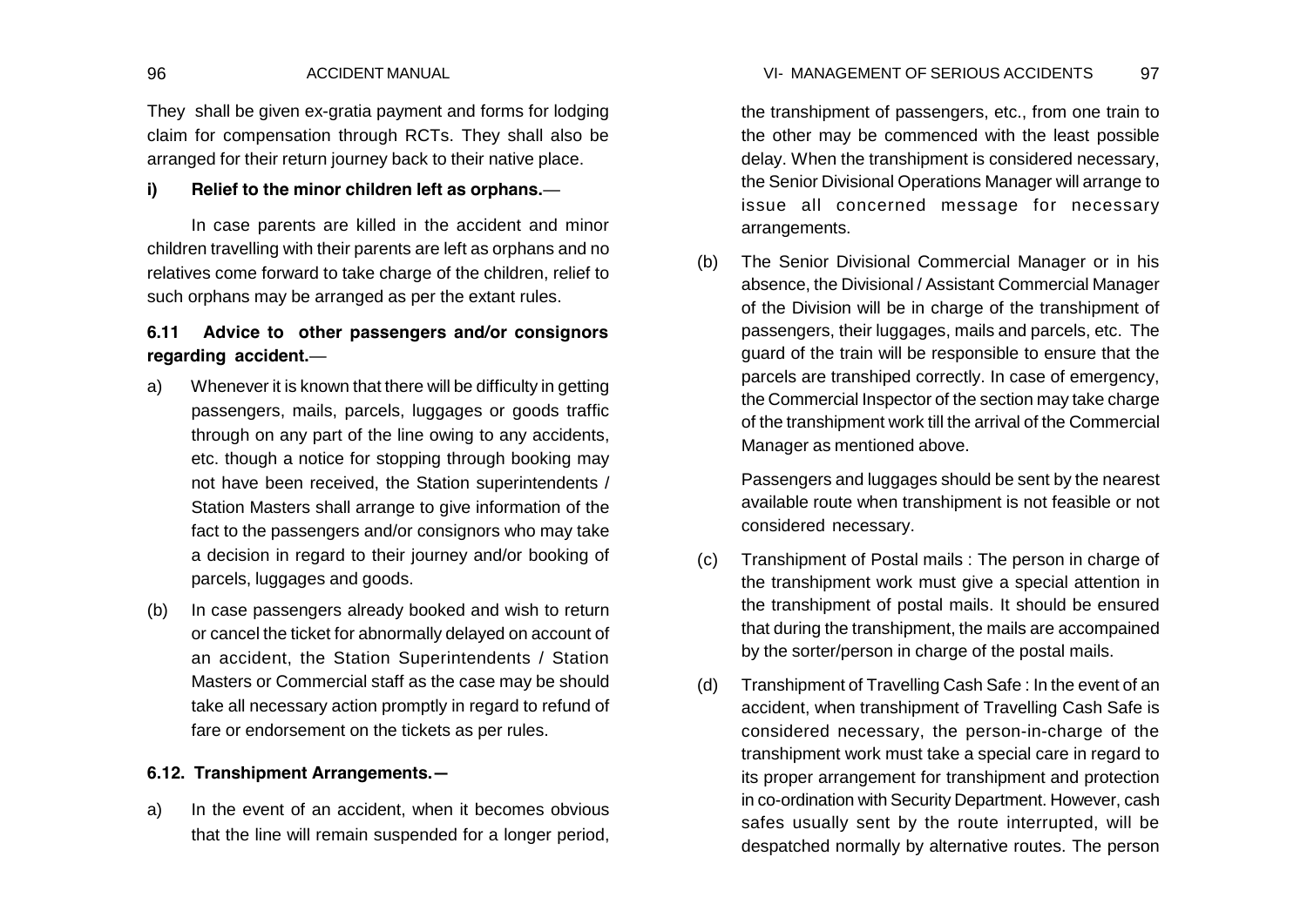in charge of the work should issue all concerned message in this regard.

## **6.13. Maintenance of Accident log book —**

- (a) Accident log must be maintained in the Divisional Control Office/Emergency office of the division by CHC/ Dy.CHC on special duty and in the Central Control/Emergency Office at Chandrasekharpur, Bhubaneswar by CHC/Dy.CHC on shift duty in which record must be kept in chronological order of all information and action taken in connection with the accident. Overwritings and correction should be avoided while recording entries. The log must include the following:—
	- (1) In Divisional Control Office/Emergency Office—
		- (i) Date and time the control was informed of the accident.
		- (ii) Location at which the accident occurred.
		- (iii) Short description of the accident and detailed particulars of the train(s).
		- (iv) Particulars of the assistance called for.
		- (v) Time of sounding hooter and information given to all concerned officials.
		- (vi) Time of medical relief equipment ordered, left for site of accident, reason for late start from base station, enroute ditention, arrival at site, etc.
		- (vii) Time relief train was ordered, left for site of accident, reason for late start from base station, enroute ditention, arrival at site, etc.

#### 98 ACCIDENT MANUAL 99 VI- MANAGEMENT OF SERIOUS ACCIDENTS

(viii) Officials accompanied ART/ARME or by road and time of arrival at site.

**NOTE :** In regard to items (vi) and (vii), if relief trains arrived from different stations, particulars of all such trains must be maintained separately with locomotive and composition.

- (ix) Details of the accident, such as number and details of persons killed, and of those sustained grievous, simple and trivial injury, number of vehicles derailed, capsized, details of damages, probable suspension of traffic, primafacie cause of accident, approximate cost of damage, etc.
- (x) Seniormost officer at site is only authorised to communicate the prima-facie cause of accident.
- (xi) Complete record of all important telephonic conversations with the officials concerned in connection with the accident as also with the officials at the site.
- (xii) Complete record of all instructions issued or received in connection with the accident.
- (xiii) Progress of rescue services and relief operation.
- (xiv) Number and description of passenger carrying trains affected indicating their detention, diversion and cancellation, as also total number of other trains affected.
- (xv) Date and time, obstruction was cleared, coach/wagon wise,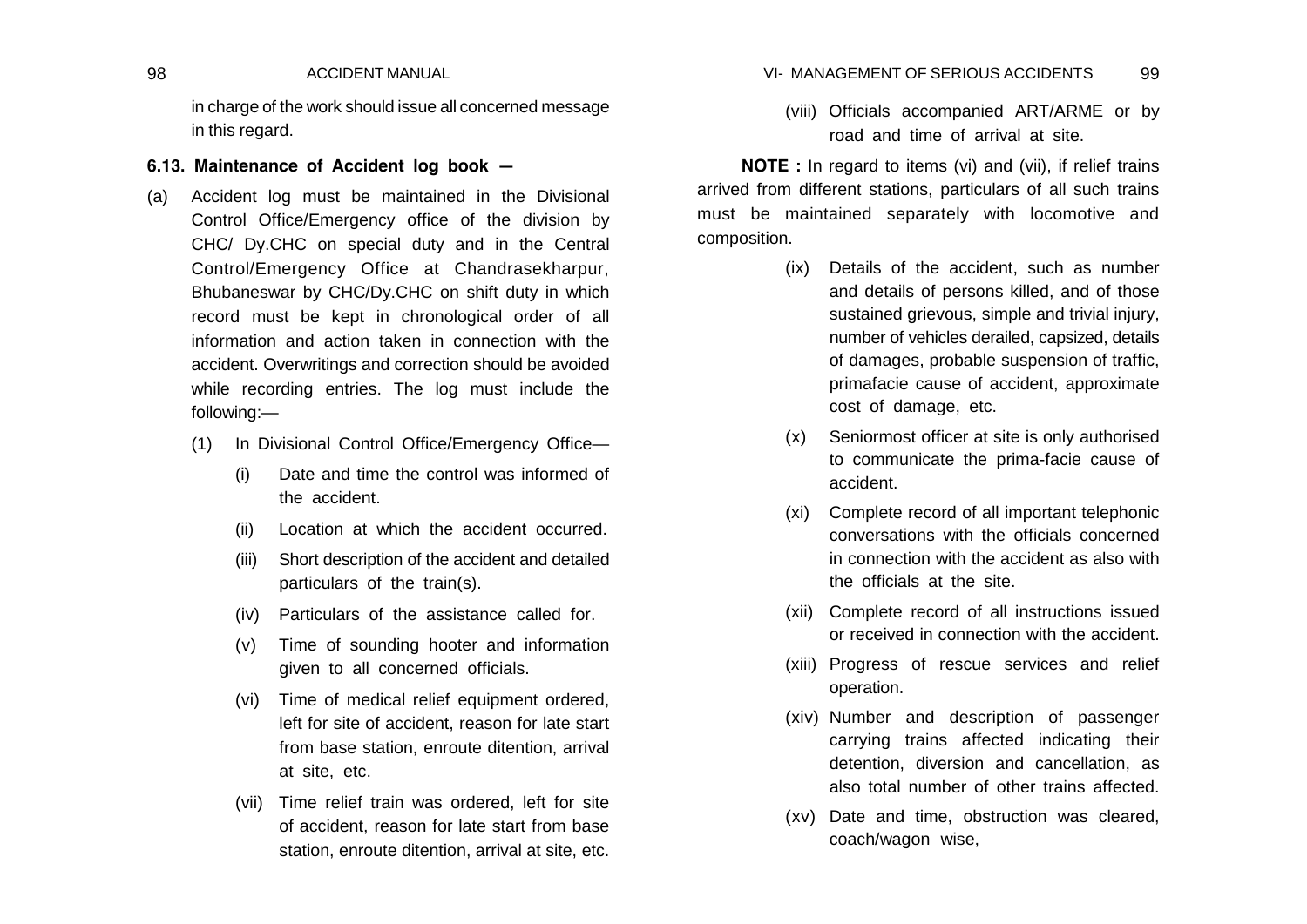- (xvi) How the damaged vehicles were disposed of,
- (xvii) Date and time the track was made over for running of traffic,
- (xviii) Date and time of normal working resumed,
- (xix) Time and number of first train allowed to pass after resumption of normal working,
- (xx) Detailed reasons if first commercial train does not move within 30 minutes from resumption of normal working.
- (xxi) Any other item if necessary.
- (2) In Central Control / Emergency Office at Chandrasekharpur, Bhubaneswar —
	- (i) Date and time the control was informed of the accident.
	- (ii) Location at which the accident occurred,
	- (iii) Details of the accident, such as nature of accident with its location, number of vehicles derailed/capsized, number of persons killed and of those sustained grievous, simple or trivial injury, details of damages, probable suspension of traffic, prime facie cause of accident, approximate cost of damage, etc.
	- (iv) Information given to all concerned officials,
	- (v) Details of the assistance called for,
	- (vi) Time medical relief equipment was ordered and arrived at the site of accident,
	- (vii) Time relief train was ordered and arrived at the site of accident.

#### 100 ACCIDENT MANUAL **100** ACCIDENT MANUAL **100** ACCIDENTS 101

- (viii) Complete record of all information received and instructions issued,
- (ix) Progress of rescue services and relief operation,
- (x) Number and description of passenger carrying trains affected indicating their detention, diversion and cancellation, as also total number of other trains affected.
- (xi) Date and time, obstruction was cleared, track made over for running of traffic and normal working resumed.
- (xii) Detailed reasons if first commercial train does not move within 30 minutes from resumption of normal working.
- (xiii) Any other item if necessary.
- (b) Log shall also be maintained at the site of accident by nominated safety counsellor of Sr. DSO. He will note down all the events in chronological order at the site and transmit to control/emergency cell of the division.
- (c) The Chief Controller/Emergency officer will be responsible to ensure that the log registers are maintained in the control/emergency offices as mentioned above. Similarly, Sr. DSO/DSO at the site of accident will be responsible to ensure maintenance of log registers at site till normal working is resumed.
- **6.14 Analysing cause of accident at site :**
- **i) Preservation of clues :** (a) Officer or senior subordinate of any department who may happen to be present at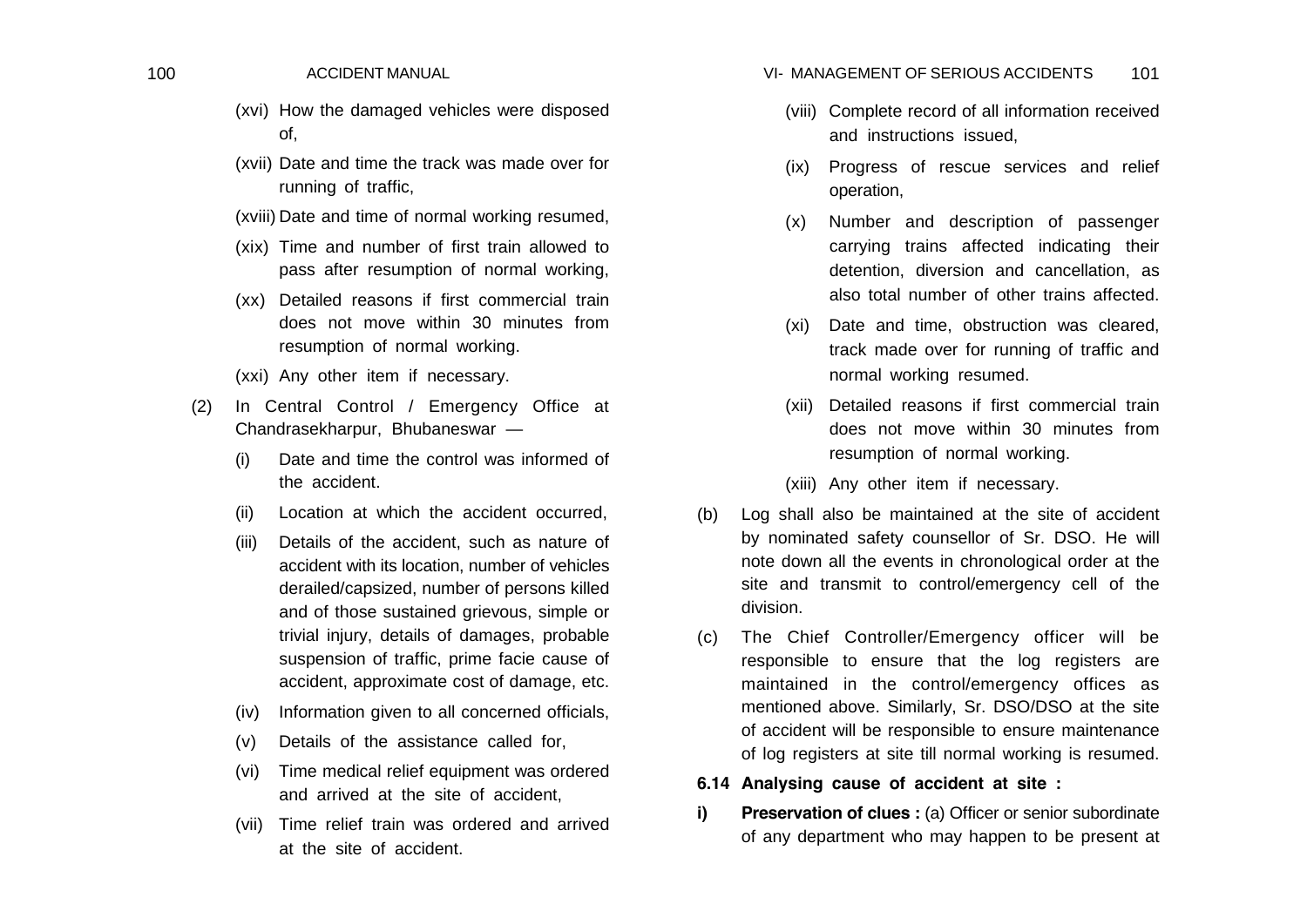the time of an accident or who first arrives at the scene of an accident shall, irrespective of whether he is on or off duty, record the statements of the staff concerned and take whatever steps may be necessary to record or preserve evidence which subsequently might not be available. All clues shall be preserved with a view to enable reconstruction of the scene at a later date. This is essential even though the civil and police officials who have inspected the scene of the accident and photographs may have been taken. For this purpose, the concerned official shall specially take steps to note the condition and exact position of - (i) Vehicles, (ii) Track, (iii) points, (iv) signals, (v) levers operating the points and signals, (vi) Breakage of axle, spring, locking bolt and cotter etc., (vii) Any obstruction, (viii) Any tampering, (ix) Engine and its speed recorder, etc. This should be done before commencement of actual restoration operation.

- (b) A complete rough dimensioned sketch of the accident showing the position of vehicles and their condition, permanent way including any detached damaged components, should be made out by the Engineering official and signed by the concerned Sr.Sub-ordinates jointly along with joint note. In case of any signal or level crossing at the site of the accident, a detail position of the same should also be indicated in the sketch.
- (c) In case of sabotage and suspected sabotage, every possible action shall be taken to ensure that any finger prints or foot prints observed at the site of accident are not obliterated. Action shall also be taken to note and preserve the foot prints and finger prints carefully for further necessary action.

#### 102 ACCIDENT MANUAL 103 VI- MANAGEMENT OF SERIOUS ACCIDENTS

- (d) Statements of responsible passengers or eyewitnesses with their names and addresses who may have witnessed the scene of accident should be recorded which may have a bearing on the cause of the accident afterwards when an officer bringing out any noteworthy points. These statements should be signed jointly by the passenger/ eye-witness, Railway Official and Civil or Police authority.
- (e) The Railway Official/Supervisors who may happen to be present at site at the time of accident or who arrives first at the site of accident, shall also scrutinise, the train register/Logbook, Station Diary, Private number book, Caution Order, etc. and initial them with date and time indicating the irregularities noticed. In case these records are connected with the cause of the accident, immediate action must be taken to seize the relevant records and seal. In case where defects of any instrument or/and interlocking gear may have caused or contributed to an accident, the instrument or/and the interlocking gear concerned shall be sealed and not be opened/used except on the authority of the Divisional Railway Manager or his duly authorised representative.
- (f) In case of serious accident with loss of human life or grievous hurt, the restoration work should normally be limited to the removal of dead bodies and injured persons from the debris, if any, and wherever possible communication may be restored by laying a diversion, if it is expected that the Commissioner of Railway Safety may have the benefit of personal examination of the site of accident undisturbed. In case, circumstances compel the removal of debris in part or whole before arrival of the Commissioner of Railway Safety at site, complete and detailed notes should be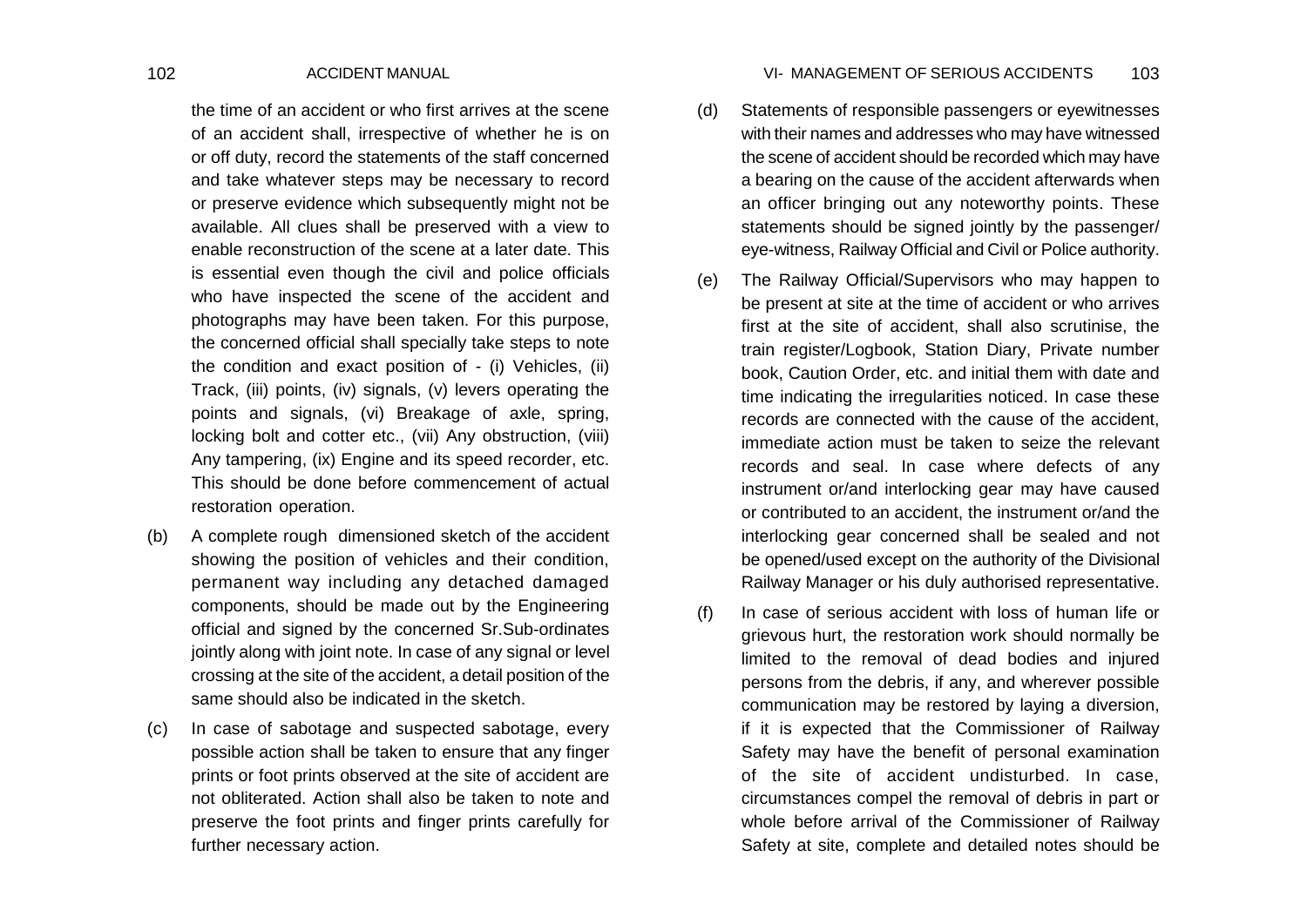recorded by the senior most officer present/Sr.DSO after witnessing by the officers of department concerned. The notes should be given to the Commissioner of Railway Safety on arrival. All sleeper, rails, vehicles in part or whole and other fittings removed from the site under the emergent circumstances should be carefully preserved for inspection by the Commissioner of Railway Safety. In such cases, telephonic permission of CRS should be obtained to start the restoration work.

- (g) Whenever possible, photographs of the wreckage shall be taken, which may afford the clue to the cause of the accident. For this purpose, the procedure laid down in para (iii) below should be followed.
- (h) In all cases of derailments, the marks on the wheels of engine and/or vehicles and marks on the permanent way (rails, sleepers, fish plates etc.) in respect of the wheels mounting on and dropping from the rails, the wheels riding on the ballast, etc. shall be specially looked for and recorded. The position of rails, sleepers, fish plates, fish bolts, nuts, etc. which bear marks as a result of the accident, especially between the points of mount and drop shall be marked and numbered serially with chalk or paint and carefully preserved. Defects and damages to rolling stock shall be examined in details and recorded immediately after the accident as also the details of the loads i.e. weight, contents, evenly or unevenly loaded etc.
- (i) Any engine, vehicle or other material involved in an accident which is likely to be required for exhibition

before any higher official or enquiry committee must be set apart and must on no account be utilised for the purpose of working of the Railway, till it is examined by the said official. In case of train parting due to breakage of rolling stock draw gear, the broken material shall be kept under the custody of station master for joint inspection.

- (j) Speed recorded in the locomotive should be examined including its chart. The same may be seized with the signature of the Loco Pilot at the reverse side of the chart.
- (k) In case of serious fire accident in train, after the fire is put out, the affected coaches/wagons or the portion of the Railway property which caught fire should be preserved carefully for inspection by Forensic Scientist.

The Railway Officials/Supervisors who may happen to be present at the time of accident or who arrive first at the site of accident shall see that the fire is completely put out and nothing which can lead to provide evidence for the cause of fire including affected coaches/ wagons is disturbed. However, the Coaches/ Wagons may be drawn out from the site cautiously, if position permits in order to clear the obstructed section and be kept on the siding nearest to the accident spot with the permission of competent authority.

(I) One photographer with Camera and necessary equipments should form integral part of the group of staff who accompany the ARME and ART in case of an accident on short notice. All possible action should be taken for preservation of the clues in order to enable reconstructing of scene of accident with reliability.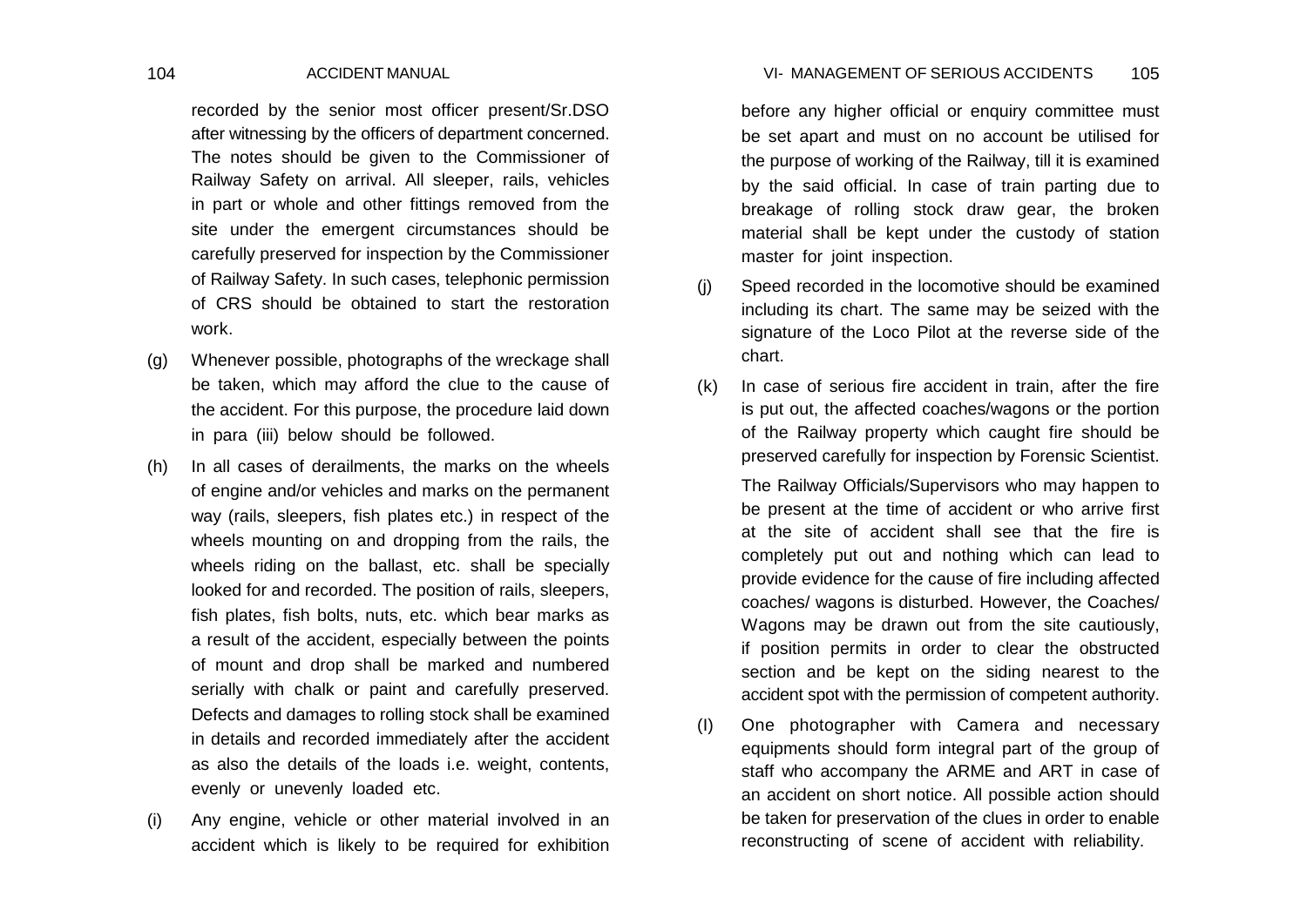# **ii) Examination of Permanent Way, Loco, Rolling Stock before restoration :**

- (a) For the purpose of ascertaining the actual cause of the accident, it is necesassary to examine and take readings of track and rolling stock. Measurement and reading chart is given at Appendix -2. The detail examination notes should be precisely worded specifying all the various features which come to notice. In addition to what have been indicated in Appendix-2, a special note should also be prepared on the following points :—
	- (i) wheel marks on sleepers, rails and other fittings, distance between the corresponding marks :
	- (ii) damage to rails, sleepers and other fittings;
	- (iii) the place(s) where loose fitting or parts of damaged fittings were found;
	- (iv) whether coach screws or spikes were found missing, if so, from where and what was the condition of holes on the sleeper(s) from which these fittings are missing.
	- (v) condition of each sleeper involved in the accident;
	- (vi) whether the fish bolts of the displaced rail show any mark of violence ;
	- (vii) whether any fish plate has been found broken or bent;
	- (viii) the curvature of every rail involved, in serial order;

106 ACCIDENT MANUAL 107 VI- MANAGEMENT OF SERIOUS ACCIDENTS

- (ix) whether the rail ends at the displaced joint(s) had any dent or bury and if so whether the bury is vertical or horizontal;
- (x) the position of wheels of vehicles in relation to the displaced rail, indicating the original alignment of the displaced rail;
- (xi) examination of track in rear of the site of accident for atleast 800 metres indicating the wheel marks, grazing marks on the side of the rail etc., and streaks on the rail table;
- (xii) whether any kind of obstructions found placed on the track or/and adjacent to the track, if so, the kind of obstruction and its present position etc;
- (xiii) condition of engine in details and an inventory of the contents of engine tool box;
- (b) (i) A detailed examination of the engine(s)and coach(es) or wagon(s) involved in accident must be done jointly on the spot or when they have been drawn to a suitable location by Sr. Sub-ordinates/ Officers. In case any defect noticed such engine(s) and coach(s) or wagon(s) should be carefully preserved for examination by enquiry committee/ CRS.
	- (ii) The necessary vacuum or air brake test to ascertain the correctness of vacuum or air brake fittings should, however, be made just after the stock has been drawn to a suitable nearest station.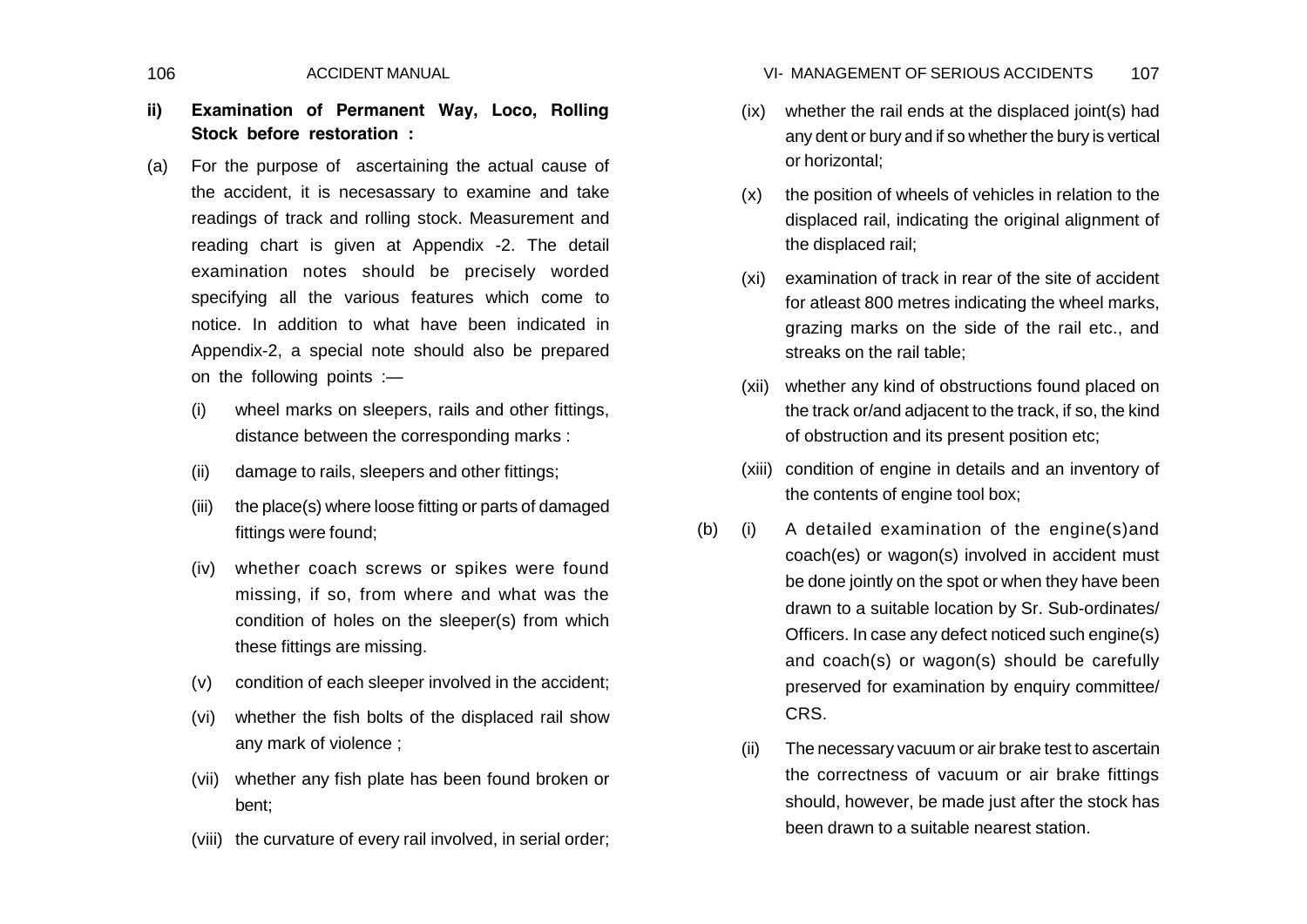- (c) While preparing the joint examination note, a particular comment should be made with regard to damages or/ and deficiencies which are likely to cause of the accident as to whether such a damage or deficiency appeared to be fresh or old.
- (d) Preparation of sketches -

Rough sketches should be drawn on the spot showing all the measurements, damages and deficiencies etc. The sketches should be signed jointly by the officials as mentioned in sub-para (b) above.

## **iii) Photography and Videography :**

Video and Photography have an important role in finding the facts of the accident. On receipt of serious accident message, Sr.DSO will arrange for videography and photography of all essential features viz., position and condition of track, loco, rolling stock, etc., along with clues which in future helps in arriving decision to know the cause of accident. Video of essential features of relief and restoration should also be covered in order to produce the same before enquiry committe, if required. Still photography should also be undertaken extensively for its obvious advantages. The photographs should be taken from a vantage point and from as many angles as possible so as to give a bird's eye view.

In addition to this, same arrangement may also be made from Chief Safety Officer. While taking video and photography, it should be ensured that the date and time of the scenes must come on video/photoes. These should be secured as part of evidence and provided at any time before enquiry committee. Such photography and videography shall clearly indicate :

- a) Severity of the accident
- b) Illustrate the damage to P.Way, Rolling Stock, Signal, OHE and other structures and equipment.
- c) Victims, dead and unidentified bodies for identification.
- d) It should be ensured that video or photography of a serious accident are prepared not by taking clippings here and there but in a continuous manner by specifically showing the position of coaches, track and the clues. These should be produced before inquiry committee without editing.

## **6.15 Preparation of Joint Note by Sr.Subordinates :**

- a) In all cases of accidents, "Joint Note" of Sr. Subordinates should be prepared at the site before restoration work is started.
- b) The only and first document which is prepared at the site of accident is "Joint Note" signed by concern department supervisors. Since it is prepared at the site itself with clues and sketches, it is more authentic and should be taken into consideration in further inquries, if any.
- c) Generally concerned sectional Senior Subordinates of the Operating, Civil Engineering, Mechanical, Signal and Telecommunication and Electrical Departments, etc. as the case may be shall sign "joint note" with the relevant particulars. Statements of concerned staff should be taken on spot. Preparation of Joint Note should be coordinated by Sectional DTI and submit to Sr. DSO within 24 hours from the time of accident.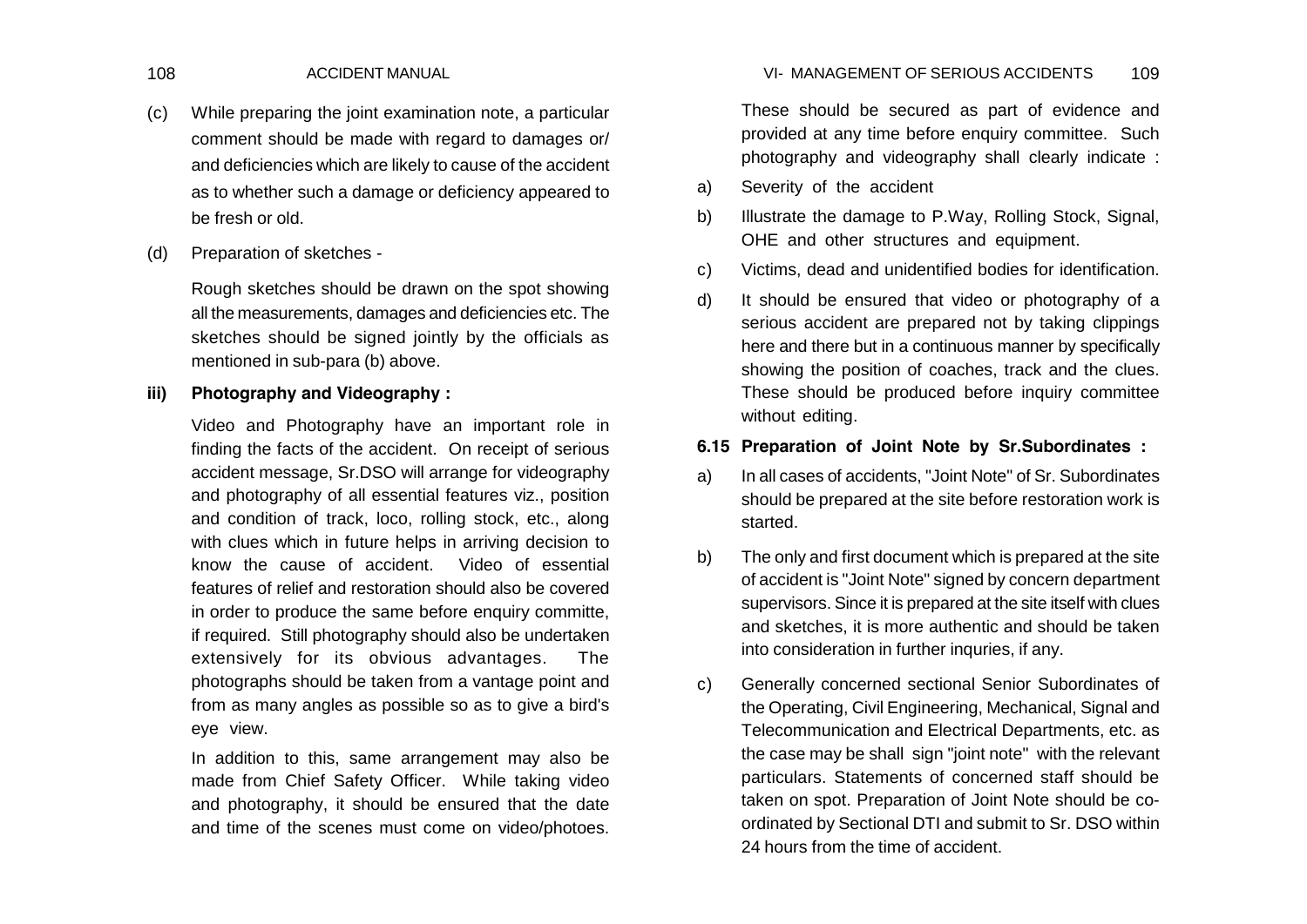- d) On ar'rival at the site of accident, the Senior Subordinates after detailed examination of the site record and/or preserve the evidence which subsequently might not be available, shall mention in the "joint note" along with sketch and readings as soon as possible indicating the prima facie cause, so as to commence the restoration operation. If any of these officials do not agree to the cause of the accident, he may furnish his remarks thereof in the joint note. The Sr. DSO/officer incharge at the site should ensure preparation of Joint Note before starting restoration work.
- e) Officers should not interfere in preparation of joint note and sr. subordinates should not ask permission, take consent or consult their officers before signing the joint note. Actual facts should be mentioned in the note.
- f) It should be ensured that Sr.Subordinates deputed to prepare the joint note are specially nominated and sufficient time should be given for this purpose. They should not be disturbed or assigned any other duty till they complete this work.
- g) Sr. DSO/DSO should scrutinise the joint note and ensure that the joint note is complete in all respects. Concerned Sr. Subordinate shall not be relieved unless preparation of joint note is completed.

## **6.16. Police attendance —**

(a) When any accident of any description usually attended with loss of human life or with grievous hurt as defined in Indian Penal Code or accident to a passenger carrying train or sabotage or train wrecking or attempted train wrecking or cases of running over obstruction on line or passenger falling-out of train or fire in train or accident with serious damage to Railway property of the value exceeding Rs. 2 Crores or in the cases of landslides or of breaches by rain or flood, which cause the interruption of any important through line of communication for at least 24 hours, the District Superintendent of Police of the District in which the accident has occurred or such other Magistrate or police officer as may be appointed in this behalf by the State Government concerned. The Superintendent of Railway Police, the officer-in-charge of the police station within local limits, the officer-in-charge of the Government Railway Police and the Officer-incharge or the Railway Protection Force must be intimated by telephone or through special messenger or such other quick means as may be available, with the details of the accident.

- (b) Attendance of police and/or civil officials at the scene of the accident must be made as soon as possible in the cases as mentioned in sub-para (a) above in order to observe the disturbance if any, there has been on the line, other evidence as to the cause of the accident and to keep guard over any loose materials which may be lying about as also to safeguard the passengers luggage and mails etc. if any.
- (c) In case of Railway accidents, permission of the State Government or clearance of the Police is not required for launching rescue operations for the purpose of saving human lives which inter alia may also involve handling/ shifting the rolling stock (locomotives, wagons and coaches) for extricating the trapped passengers. However, police clearance is required for restorarion works at the site of accident, if sabotage is suspected.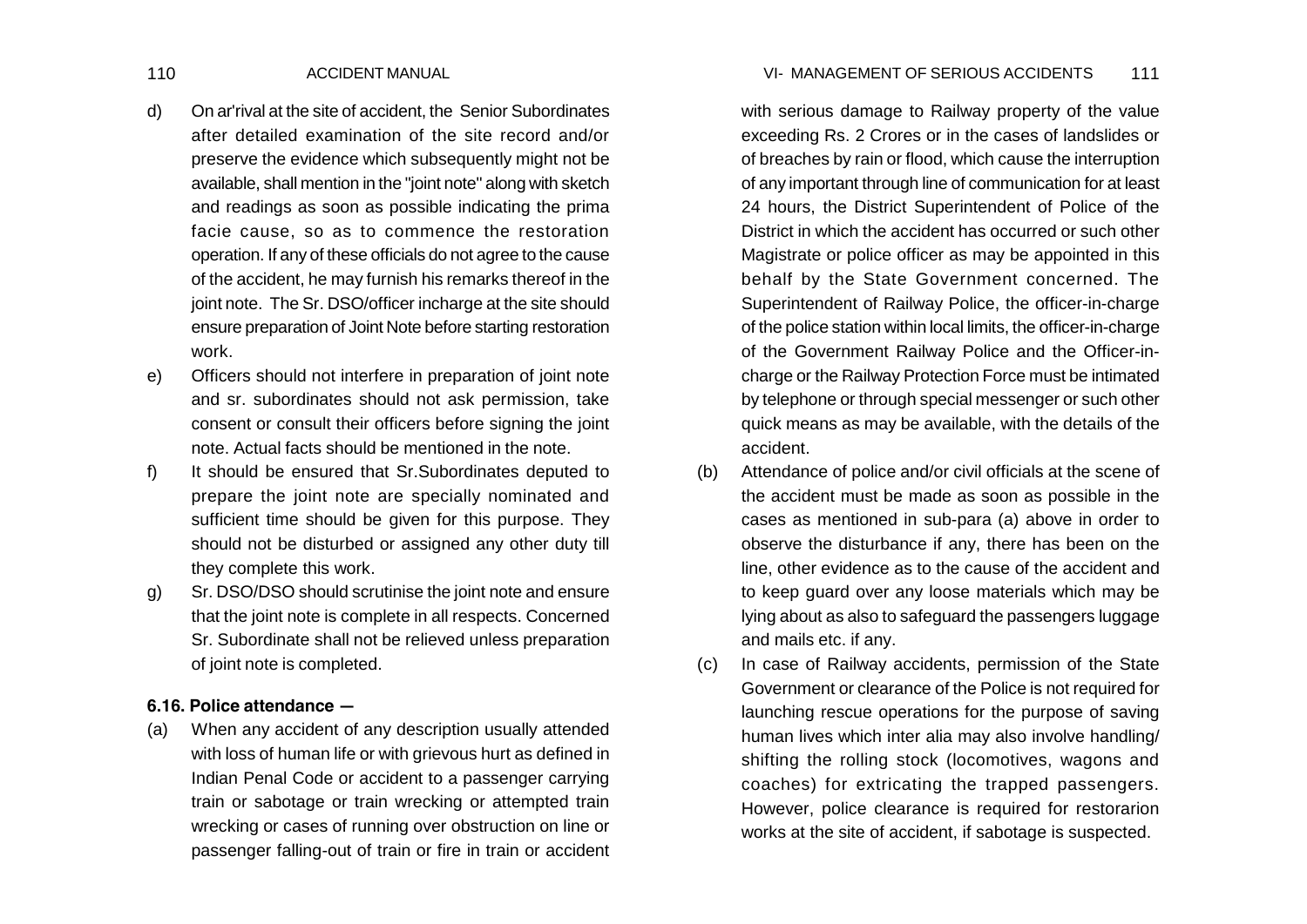## **6.17 Restoration :**

**a) Assistance from adjoining Divisions/Railways :**

DRM or Officials of Mechanical and Engineering Department should make an immediate assessment of requirement of men and material for restoration. Accordingly, make arrangements to move their own resources and inform to Divisional Emergency Cell regarding additional assistance if any, from adjoning railways.

- i) Requirement should be given to Central Emergency Cell at Zonal HQ.
- ii) For this purpose, the Deputy Chief Controller on duty in the Divisional Control Office of the Division on which the accident has occured will issue an immediate control message to the adjoining Division(s) concerned. The Divisional Officers concerned of both the Divisions shall ensure that all necessary actions are taken in arrangement of assistance.
- iii) In case of an accident occurs on a Railway and at a place nearer to a junction point of other Railway, the nearest Railway should invariably despatch its own Relief Train, Medical Relief Van, etc. to the site of accident. Similar assistance should also be arranged from other division/railway whenever additional assistance is required considering the seriousness and location of the accident.

## **b) Movement of Tower Wagon :**

If the Tower wagon or wiring train or traction motor trolley is required to be sent to the site of accident, the Section

Controller, on request from Traction Power Controller or SSE/ SE(OHE) shall arrange for quick passage of the same. This will have preference like a Relief Train. Similar preference should also be given for the material train in an emergent

### **c) Handling wrecks involving wagons/oil tanks, etc :**

requirement of labour and / or material at the site of accident.

- (i) Action in any particular case will depend upon the existing conditions and good judgement will be necessary to avoid disastrous fires on one hand and useless sacrifice of valuable property on other.
- (ii) When any oil Tank(s) /wagon(s) etc. are found leaking, all lamps or fires near them that can possibly be dispensed with should be extinguished or removed. Incandescent electric lights or portable electric flash lights should be used. Lamps necessarily used for signalling purpose should be kept faraway of such tanks/ wagons. Such tanks/ wagons should not be approached with any kind of fire including pipes or cigarettes, etc., nor any fire be ignited nearby. Blowing of wind towards the ashpan and firebox of a locomotive is also a source of danger. Whenever practicable, the work of handling of wrecked oil tank/wagon etc. should be done during day light.
- (iii) During relief operation to prevent explosion of loaded tank wagons, the manholes should be opened, where safety valves are not provided.
- (iv) Effort should be made to prevent the spread of oil over a large surface by collecting it in vessels or

### 112 ACCIDENT MANUAL 113 VI- MANAGEMENT OF SERIOUS ACCIDENTS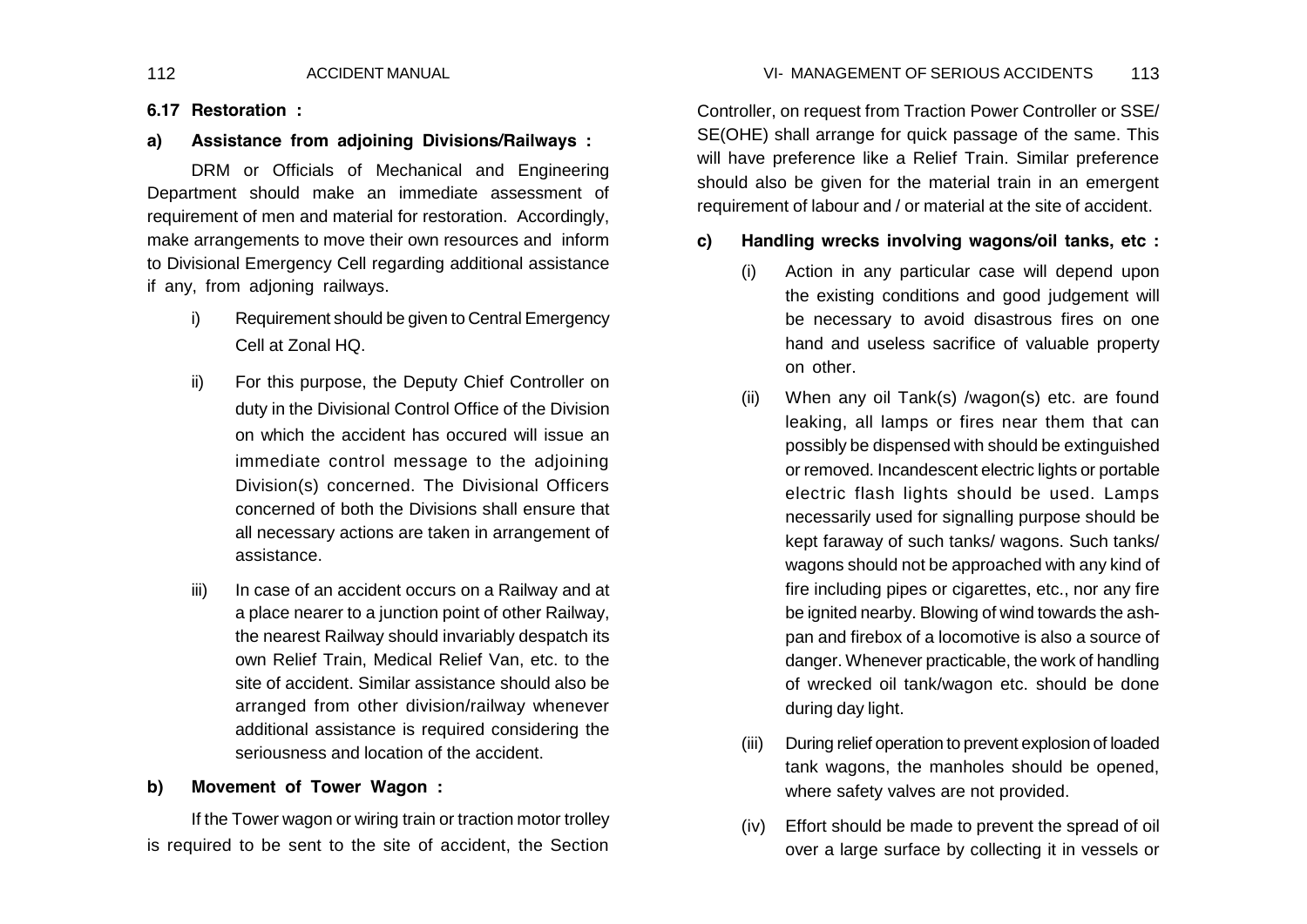draining it into a hole or depression at a safe distance from the track, when necessary trenches should be dug for this purpose.

It is not safe to drain inflammable oil in large quantity into a sewer since vapours may thus be carried to distant points and there ignited. Care should be exercised not to permit of oil to drain into streams of water which may be used by irrigation plants or for watering stock. Dry earth spread over spilled oil will decrease the rate of evaporation and the danger. A stream of oil on the ground should be covered with dry earth thrown on the liquid as it collects.

- (v) Sudden jerks that might produce sparks or friction should be avoided. When possible the wrecked oil tanks/wagons should be carefully jacked into position, after removing other vehicles and goods or parcels that might be damaged by fire. Only as a last resort to meet an emergency should wrecked oil tank/wagon etc. be moved by dragging, and when this is done, all persons should be kept at a safe distance.
- (vi) No unnecessary attempt should be made to transport a damaged oil Tank/Wagon from which inflammable liquid is leaking. If wrecked or derailed and not in a position to obstruct or endanger traffic, its leak should be stopped as far as possible and be left under guard until arrangement is made for the transfer of the liquid where practicable into another tank or vessels of sufficient capacity.

### 114 ACCIDENT MANUAL 115 VI- MANAGEMENT OF SERIOUS ACCIDENTS

- (vii) Even a tank that is not leaking is also liable to be captured by use of slings and the slipping of chain slings may produce sparks. Saving of the contents of the tank is not as important as the prevention of fire. So a good judgement will be necessary to avoid disastrous fires.
- (viii) An empty or partially empty tank is liable to contain explosive gases, and any kind of fire must not be brought near it.

## **d) Clearing of line at the site of accident :**

- (i) The responsibility for operation of rerailment and clearing the line of wreckage lies primarily with and the same will be conducted by the Mechanical Department, and all other departments will do their utmost to assist. In absence of a responsible Officer/Senior Subordinate of that department in an unavoidable circumstance, the operation should be conducted by the Officer / Senior Subordinate present of the Civil Engineering Deptt. or the Operating Department.
- (ii) The blocking of a railway line, even for a short period causes inconvenience to the public and / or loss to the railway. It must, therefore, be clearly understood that the resources of all departments concerned, both in men and materials, are to be made available promptly at the site of accident and utilised properly for clearing the line and restoration of normal working.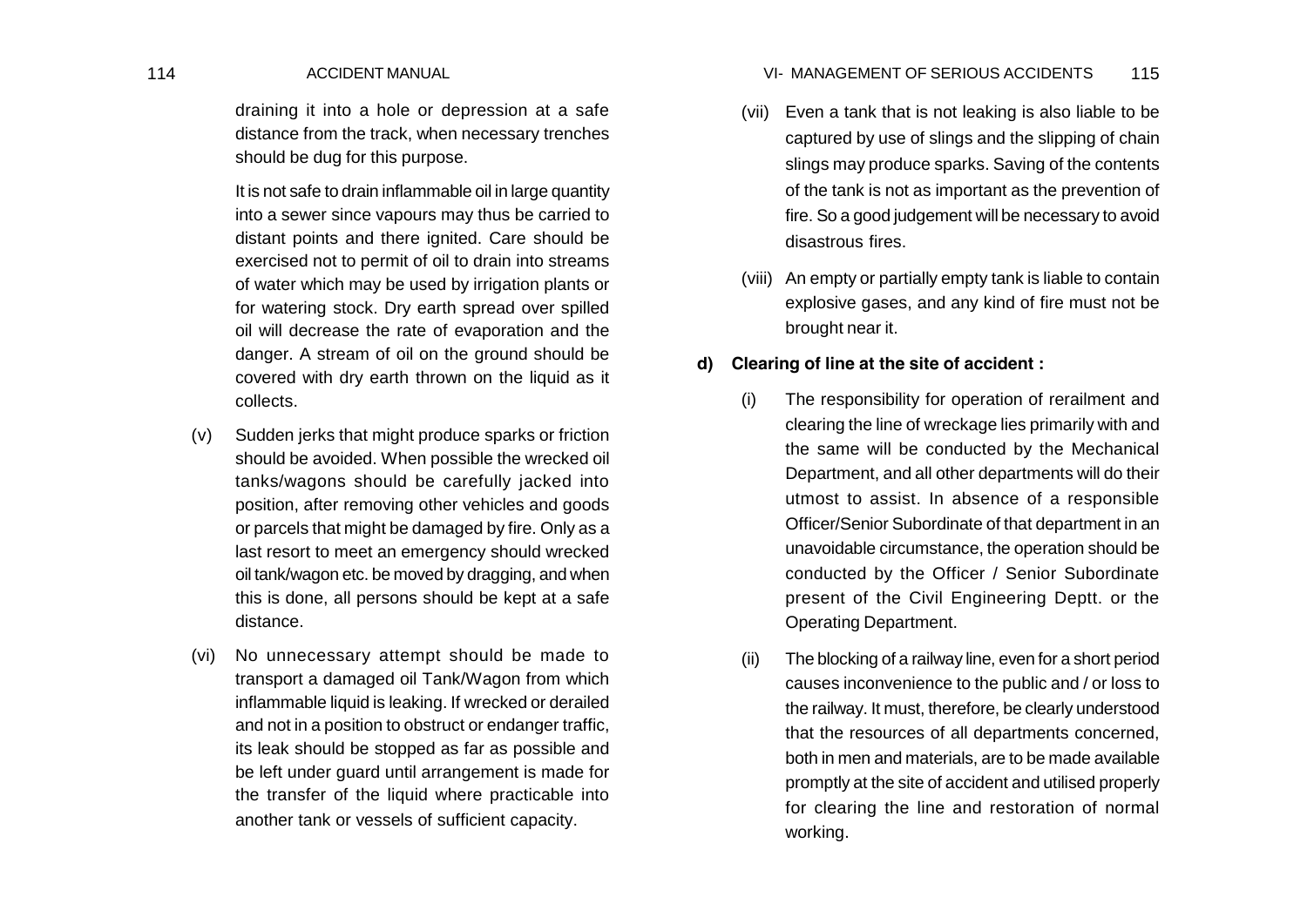- iii) In addition to taking of all necessary precautions during the clearing operation to avoid any disaster, when re-railing any vehicle on a falling gradient, the wheels of the vehicle must be lashed and other action taken so as to prevent the vehicle from rolling down the gradient after it has been re-railed. The vehicle should remain so lashed until it is certain that the movement of the vehicle on the track can be controlled.
- iv) When removing the damaged wagon from the track, they should be so placed taking into consideration the location as to prevent being blown over. This can be ensured by placing the wagon flat or upside down instead of on its side.
- v) Since a large number of workmen are utilised to handle heavy machinery, etc., in connection with the rerailment and clearance of wreckage at the site of accident, the person-in-charge of the restoration operation must ensure that medical assistance with first aid and other necessary equipment are available at the site.

## **e) Movement of damaged stock from site of accident :**

(i) When it becomes necessary after an accident or due to any cause, to move damaged vehicle(s) or engine(s) which require to be specially marshalled and/ or with restricted speed, instructions in writing defining clearly the destination of the damaged stock with such special marshalling and/or

116 ACCIDENT MANUAL 117 VI- MANAGEMENT OF SERIOUS ACCIDENTS

- restrictions, will be issued and signed by the competent persons of the Mechanical/Electrical, Civil Engineering or other departments responsible for such movement and handover to the representative of the Traffic Department in charge of work at the site. The Mechanical/ Electrical representative as the case may be will certify the fitness of the damaged stock to run in the proposed marshalling and/or restriction. Similarly, the representative of the Civil Engineering Department will certify the fitness of the track involved if any for such movement.
- (ii) While clearing the dead engine, the marshalling instruction and other precautions should be observed.

### **f) Fitness Certificate for restoration of traffic :**

 Before restoration of traffic, Officer/Senior Subordinate concerned of the Civil Engineering, traction, Signalling Department as the case may be, give in writing that everything is clear and fit to re-open the communication to a responsible official of the Traffic Department.

### **g) Consideration of time of restoration :**

Time of restoration or duration of interruption is defined as duration from the time of accident till starting of the first commercial train (Goods or Passenger) on line clear from adjacent station for movement over the affected line in that section.

A time frame of 30 minutes has been laid down within which the first commercial train should start on line clear from